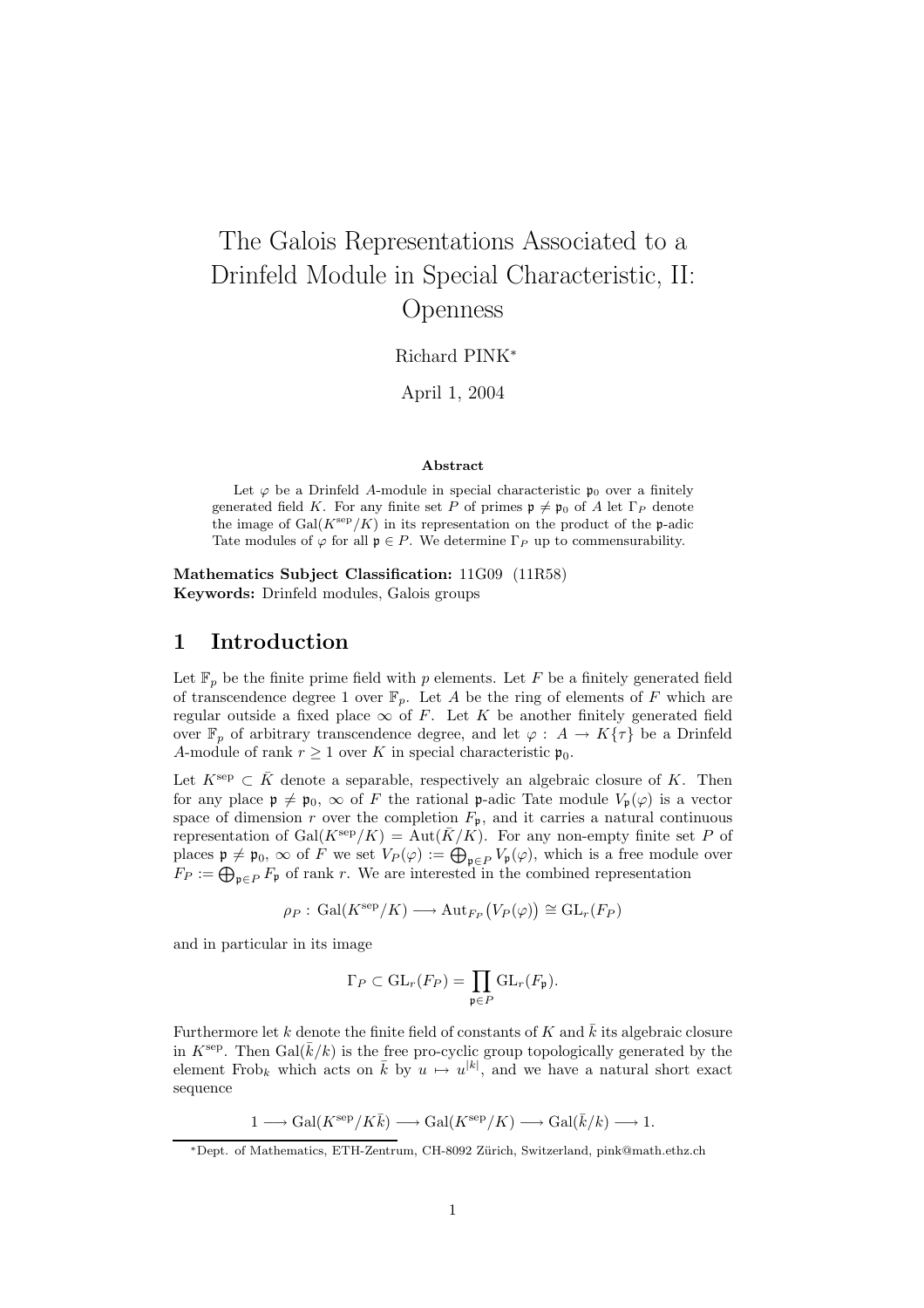We are equally interested in the image  $\Gamma_P^{\text{geom}}$  of  $\text{Gal}(K^{\text{sep}}/K\bar{k})$ . By construction this is a closed normal subgroup of  $\Gamma_P$  and the quotient is pro-cyclic.

The aim of this article is to characterize these groups up to commensurability. The corresponding problem for Drinfeld modules of generic characteristic was solved in [10], where we showed that  $\Gamma_P$  is open in the general linear group if  $\text{End}_{\bar{K}}(\varphi) = A$ . In special characteristic one cannot expect openness in  $GL<sub>r</sub>$ , because the image of  $\Gamma_P^{\text{geom}}$  under the determinant is finite; hence the subgroup  $\det(\Gamma_P) \subset F_P^*$  is essentially pro-cyclic and thus cannot be open. The main job is therefore to describe  $\Gamma_P^{\text{geom}} \cap \text{SL}_r$ . Of course this is interesting only in the case  $r > 1$ . The following theorem achieves it in the case  $\text{End}_{\bar{K}}(\varphi) = A$ :

**Theorem 1.1** Let  $\varphi : A \to K\{\tau\}$  be a Drinfeld A-module of rank  $r > 1$  over K and in special characteristic  $\mathfrak{p}_0$ , such that  $\text{End}_{\overline{K}}(\varphi) = A$ . Then there exists a unique subfield  $E \subset F$  with  $|F/E| < \infty$  and the following properties. For every non-empty finite set P of places  $\neq$   $\mathfrak{p}_0$ ,  $\infty$  of F let Q denote the set of places of E below those in P. Then there exists an inner form  $G_Q$  of  $GL_{r,F_P}$  over  $E_Q$  with derived group  $G_Q^{\text{der}}$  such that:

- (a)  $G_Q^{\text{der}}(E_Q) \cap \Gamma_P^{\text{geom}}$  is open in both  $G_Q^{\text{der}}(E_Q)$  and  $\Gamma_P^{\text{geom}}$ .
- (b) There exists an element  $f \in E^*$  such that

$$
\overline{f^\mathbb{Z}} \cdot \left( G_Q^{\mathrm{der}}(E_Q) \cap \Gamma_P^{\mathrm{geom}} \right)
$$

is an open subgroup of  $\Gamma_P$ , where  $\overline{f^{\mathbb{Z}}}$  denotes the pro-cyclic subgroup of the group of scalars in  $G_Q(E_Q)$  that is topologically generated by f.

A full answer must also characterize E and  $G_Q$  and explain when and why E can be smaller than F. The reason is that Drinfeld modules obtained by restricting  $\varphi$ to subrings of A can have more endomorphisms than  $\varphi$ . This phenomenon occurs only in special characteristic, where endomorphism rings can be non-commutative.

**Theorem 1.2** Let  $\varphi$  be as in Theorem 1.1. Then there exists a unique subfield  $E \subset F$  with the following properties:

- (a) The intersection  $B := E \cap A$  is infinite with quotient field E, and  $d := [F/E]$ is finite.
- (b) The restriction  $\psi := \varphi \mid B$  is a Drinfeld B-module of rank rd whose endomorphism ring  $\text{End}_{\bar{K}}(\psi)$  is an order in a central simple algebra over E of  $dimension d<sup>2</sup>$ .
- (c) For every other infinite subring  $C \subset A$  we have  $\text{End}_{\overline{K}}(\varphi|C) \subset \text{End}_{\overline{K}}(\psi)$ .

Moreover, the field  $E$  is the same as in Theorem 1.1 and the group  $G_Q$  is the centralizer of  $\text{End}_{\bar{K}}(\psi) \otimes_B E_Q$  in the algebraic group  $\underline{\text{Aut}}_{E_Q}(V_Q(\psi))$ .

Unfortunately Theorem 1.2 does not lend itself well to explicit calculation, because there are infinitely many candidates  $C \subset A$  to consider. But our method yields the following characterization of E by characteristic polynomials of Frobenius elements. Let Ad denote the adjoint representation of  $GL_r$ .

**Theorem 1.3** Let  $\varphi$ , E, and  $\psi$  be as in Theorems 1.1 and 1.2. Let X be an integral scheme of finite type over  $\mathbb{F}_p$ , whose function field K' is a finite extension of K, and over which  $\varphi$  has good reduction. Let  $\Sigma$  be any set of closed points  $x \in X$  of Dirichlet density 1. Then each of the following subfields of  $F$  coincides with  $E$ :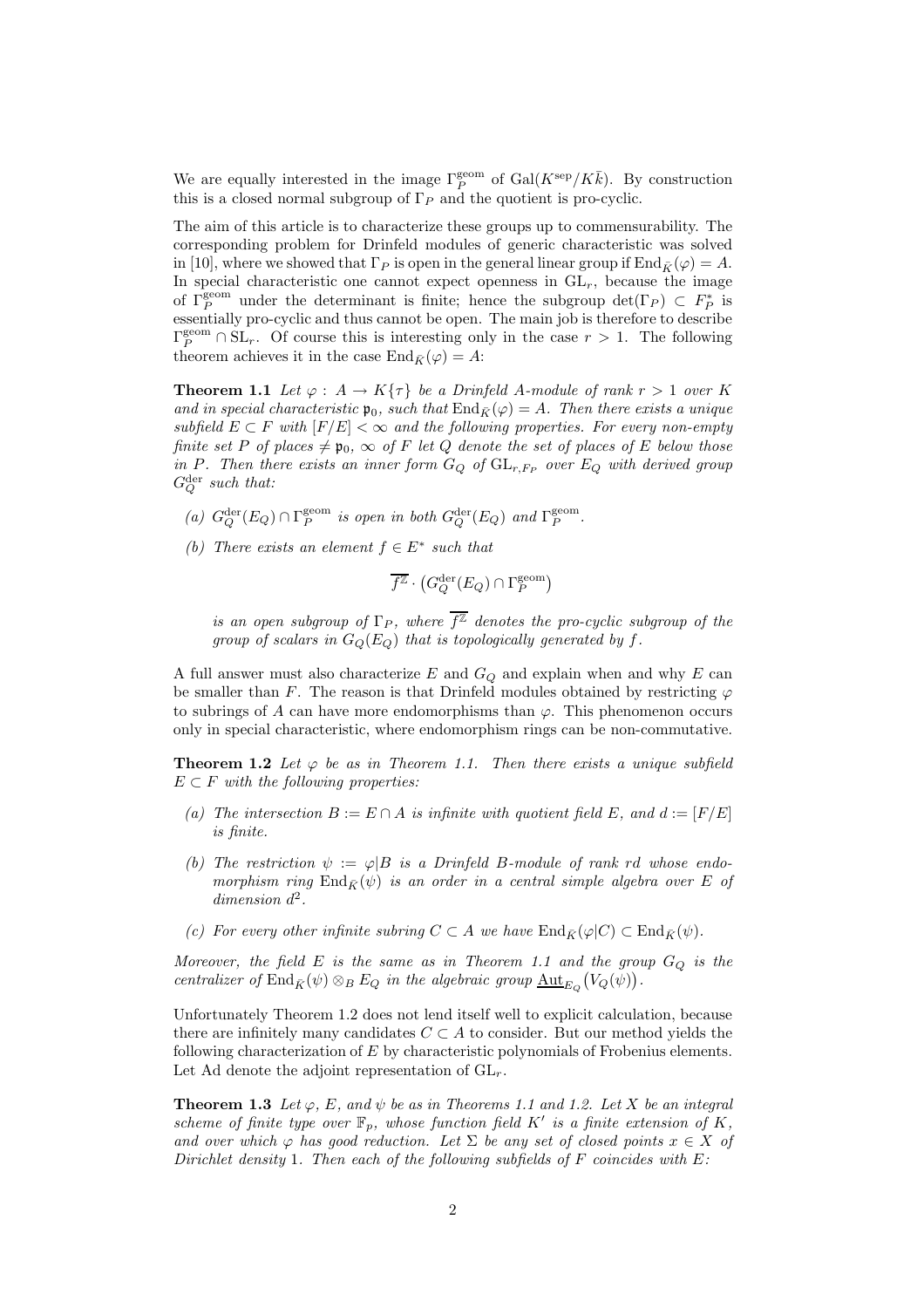- (a) If  $p \neq 2$  or  $r \neq 2$ , the subfield generated by the traces of  $\text{Ad}(\rho_P(\text{Frob}_x))$  for all  $x \in \Sigma$ .
- (b) If  $p = r = 2$ , either the subfield generated by the traces of  $\text{Ad}(\rho_P(\text{Frob}_x))$  for all  $x \in \Sigma$ , or the subfield generated by their square roots.
- (c) If  $\text{End}_{\bar{K}}(\psi) = \text{End}_{K'}(\psi)$ , the subfield generated by the traces of  $\rho_P(\text{Frob}_x)$  for all  $x \in \Sigma$ .

Furthermore, these statements remain true when the traces are replaced by all coefficients of the characteristic polynomials of  $\text{Ad}(\rho_P(\text{Frob}_x))$ , respectively of  $\rho_P(\text{Frob}_x)$ .

The above results are proved in Sections 2 through 5. In Section 2 we construct  $E_Q$ and  $G_Q^{\text{der}}$  by group theory and obtain a close approximation to Theorem 1.1. Two crucial ingredients, namely the fact that the image of  $\Gamma_P$  in  $GL_r(F_p)$  is Zariski dense for every  $\mathfrak{p} \in P$ , and the general description of Zariski dense compact subgroups of  $SL_r(F_P)$ , were provided in previous articles [11], [9] by the same author. The fact that  $E_Q$  comes from a global subfield  $E \subset F$  is proved in Section 3 with the help of characteristic polynomials of Frobeniuses, which at the same time proves Theorem 1.3 (a) and (b). We also derive certain structural properties of E which imply in particular that  $B := E \cap A$  is infinite. This allows us to analyze the Drinfeld Bmodule  $\psi := \varphi | B$  in Section 4. Using representation theory, the Tate conjecture for  $\psi$ , and a subtle argument involving weights of t-motives that was also used in [11], we succeed in establishing the one remaining cornerstone, Theorem 1.2 (b). In Section 5 we combine the results of the preceding sections and prove the rest of the above theorems. We also work out an explicit example.

The whole discussion so far concerns Drinfeld A-modules with  $\text{End}_{\bar{K}}(\varphi) = A$ . This is not really a big restriction, because for every Drinfeld A-module  $\varphi$  one can select a maximal commutative subring  $\hat{A} \subset \text{End}_{\bar{K}}(\varphi)$  and pass to the corresponding Drinfeld A-module  $\hat{\varphi}$ , which satisfies End $\bar{\kappa}(\hat{\varphi}) = \hat{A}$ . Applying the above results to  $\hat{\varphi}$  one can obtain generalizations for arbitrary  $\varphi$  which do not involve  $\hat{\varphi}$ . This is done in Section 6 for Theorems 1.1 and 1.2. The common feature in all these results is that to  $\varphi$  we associate a new Drinfeld B-module  $\psi$  for a certain ring B, as in Theorem 1.2, that governs the image of Galois and can be characterized by endomorphisms.

# 2 Group theoretic analysis

We keep the notations of the introduction. From here until the end of Section 5 we impose the additional assumption

$$
\mathrm{End}_{\bar{K}}(\varphi) = A.
$$

The first crucial property of  $\Gamma_P$  was proved in [11, Thm. 1.1]:

**Theorem 2.1** The image of  $\Gamma_P$  in  $GL_r(F_p)$  is Zariski dense for every  $\mathfrak{p} \in P$ .

Next we note:

Proposition 2.2 The following statements are equivalent:

(a)  $\varphi$  is isomorphic over  $\overline{K}$  to a Drinfeld module defined over a finite field.

- (b)  $\Gamma_P^{\text{geom}}$  is finite.
- (c)  $r = 1$ .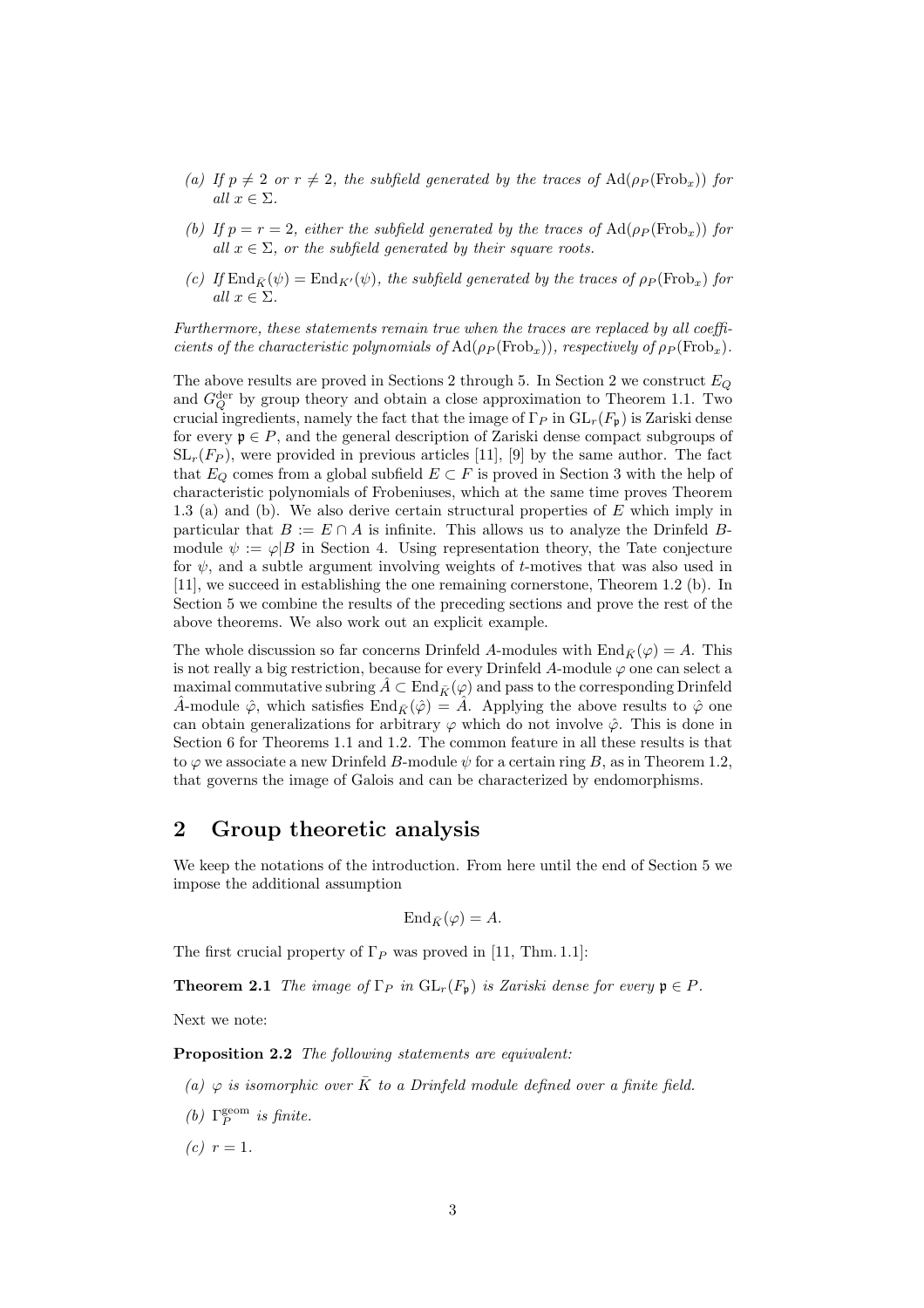**Proof.** Clearly (a) implies (b). Next, since  $\Gamma_P/\Gamma_P^{\text{geom}}$  is abelian, (b) implies that an open subgroup of  $\Gamma_P$  is abelian, which by Theorem 2.1 shows (c). Thirdly the moduli stack of Drinfeld A-modules of rank 1 and characteristic  $\mathfrak{p}_0$  is finite over the residue field of  $\mathfrak{p}_0$ . Since that residue field is finite, every such Drinfeld module over  $\overline{K}$  is isomorphic to a Drinfeld module defined over a finite field. This proves the remaining implication  $(c) \Rightarrow (a)$ . q.e.d.

**Proposition 2.3** Let det :  $GL_r \to \mathbb{G}_m$  denote the determinant homomorphism. Then  $\det(\Gamma_P^{\text{geom}})$  is finite, and an open subgroup of  $\det(\Gamma_P)$  is the pro-cyclic subgroup  $\overline{f^\mathbb{Z}}\subset F_P^*$  topologically generated by a non-zero element  $f\in A$  which has a pole at  $\infty$  and a zero at  $\mathfrak{p}_0$  and no other zeroes or poles.

**Proof.** By Anderson [1, §4.2] there exists a Drinfeld A-module  $\psi$  over K of characteristic  $\mathfrak{p}_0$  and of rank 1, such that  $V_{\mathfrak{p}}(\psi) \cong \Lambda^r V_{\mathfrak{p}}(\varphi)$  as Galois representations for every prime **p**. Thus the groups  $\det(\Gamma_P^{\text{geom}})$  and  $\det(\Gamma_P)$  are simply the groups  $\Gamma_P^{\text{geom}}$  and Γ<sub>P</sub> for  $\psi$  instead of  $\varphi$ . After replacing  $\varphi$  by  $\psi$  we may therefore assume that  $r=1$ .

Next note that the desired assertions are invariant under replacing  $K$  by a finite extension and  $\varphi$  by an isomorphic Drinfeld module. Thus by Proposition 2.2 we may reduce ourselves to the case that  $\varphi$  is defined over the finite field k. Then  $\Gamma_P^{\text{geom}}=1$ , and the eigenvalue of Frob<sub>k</sub> on  $V_{\mathfrak{p}}(\psi)$  is an element  $f \in F^*$  which is independent of p and possesses the other listed properties by [3, Prop. 2.1], [4, Thm. 3.2.3]. The proposition follows from this.  $q.e.d.$ 

In particular Proposition 2.3 describes the Galois groups completely in the case  $r = 1$ . From here until the end of Section 5 we therefore assume

 $r > 1$ .

Let  $\Gamma_P^{\text{ad}}$  denote the image of  $\Gamma_P$  in  $\text{PGL}_r(F_P)$ . Theorem 2.1 implies that its image in  $\mathrm{PGL}_r(F_{\mathfrak{p}})$  is Zariski dense for every  $\mathfrak{p} \in P$ . Let  $\Gamma_P^{\text{der}}$  denote the closure of the commutator subgroup of  $\Gamma_P$ . The description [9, Thm. 0.2] of Zariski dense compact subgroups yields:

**Theorem 2.4** There exists a closed subring  $E_P \subset F_P$  and a model  $H_P$  of  $SL_{r,F_P}$ over  $E_P$  such that

- (a)  $E_P$  is a finite direct sum of local fields.
- (b)  $F_P$  is a finitely generated  $E_P$ -module,
- (c)  $\Gamma_P^{\text{ad}}$  is contained in the adjoint group  $H_P^{\text{ad}}(E_P)$ , and
- (d)  $\Gamma_P^{\text{der}}$  is an open subgroup of  $H_P(E_P)$ .

Our job will be to determine  $E_P$  and  $H_P$ . In the rest of this section we first determine the precise relation of  $H_P(E_P)$  with  $\Gamma_P$  and  $\Gamma_P^{\text{geom}}$  up to commensurability. Since at several points we want to replace  $K$  by a finite extension, we note:

**Proposition 2.5**  $E_P$  and  $H_P$  do not change on replacing K by a finite extension.

**Proof.** Replacing K by a finite extension amounts to replacing  $\Gamma_P^{\text{ad}}$  by an open subgroup, say by  $\Gamma_P^{\text{ad}}'$ . Without loss of generality we may assume it to be normal. Its image in  $PGL_r(F_p)$  is still Zariski dense for every  $p \in P$ . Now the data  $(E_P, H_P)$ amounts to what is called a *minimal quasi-model of*  $(F_P, \text{PGL}_{r, F_P}, \Gamma_P^{\text{ad}})$  following [9, Def. 0.1, Thm. 3.6]. By [9, Cor. 3.8] it remains a minimal quasi-model when  $\Gamma_P^{\rm ad}$ is replaced by  $\Gamma_P^{\text{ad}}$ . Thus  $E_P$  and  $H_P$  do not change, as desired. **q.e.d.**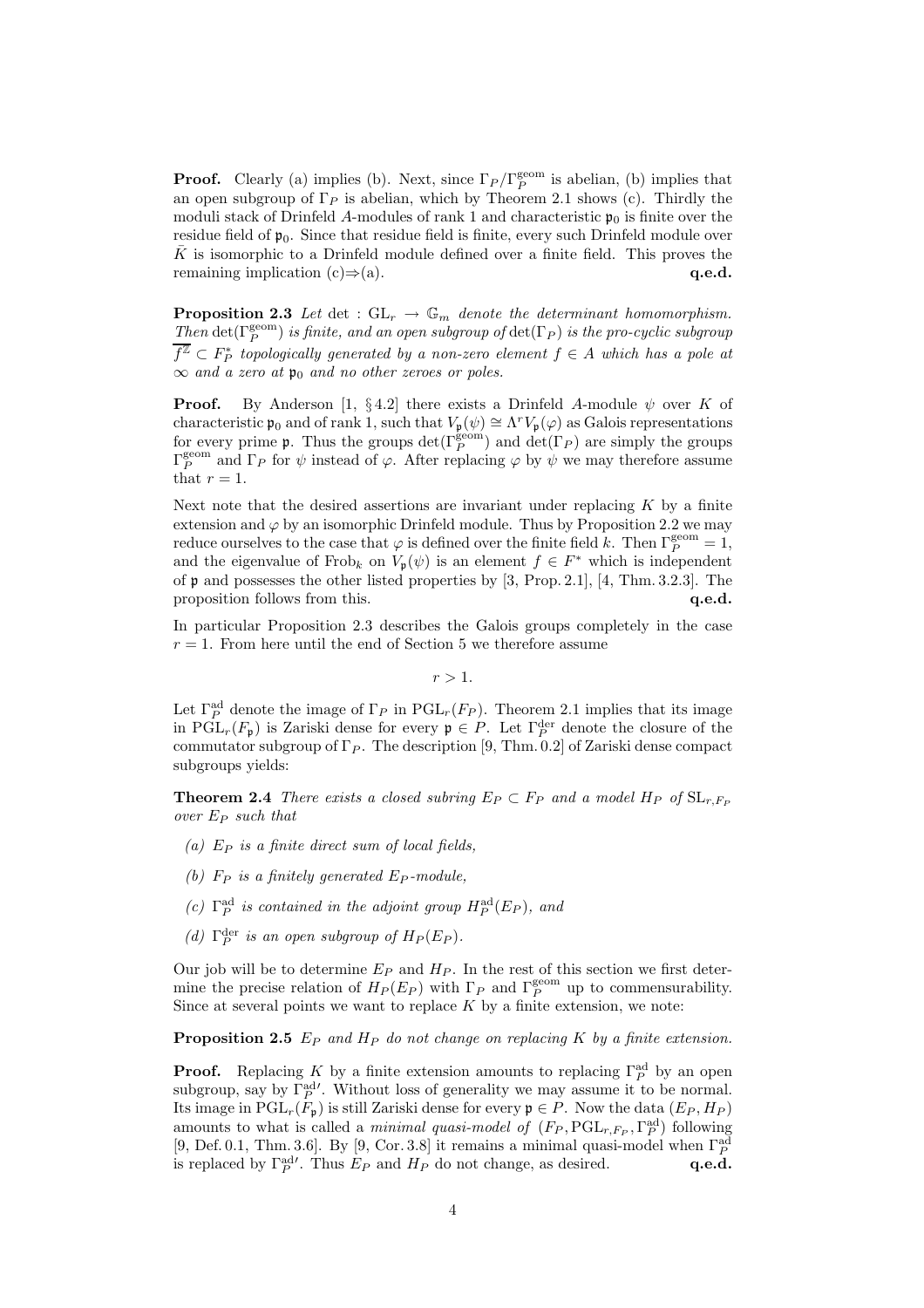Next we need some information on inertia. Let  $K_v$  denote the completion of K with respect to any valuation v. One says that  $\varphi$  has semi-stable reduction at v if  $\varphi$  is isomorphic to a Drinfeld module  $\varphi'$  which has coefficients in the ring of integers  $\mathcal{O}_{K_v}$ and whose reduction modulo the maximal ideal is a Drinfeld module  $\varphi'_v$  of some rank  $r_v > 0$  over the residue field  $k_v$ . Every Drinfeld module acquires semi-stable reduction over some finite extension of  $K_v$ . One says that  $\varphi$  has good reduction at v if one can achieve  $r_v = r$ . In this case the inertia group at any place of  $K^{\text{sep}}$  above v has trivial image in  $\Gamma_P$ .

If  $\varphi$  has semi-stable but not good reduction at v, the rank discrepancy is explained by the local uniformization theorem. For this we view  $\varphi'_v$  as a Drinfeld module over  $K_v$  via any lift  $k_v \hookrightarrow K_v$ . We let  $\bar{K}_v$  denote an algebraic closure of  $K_v$  and view it as an A-module via  $\varphi'_v$ . The local uniformization theorem of Drinfeld [2, §7] says that there exists a locally free A-module  $\Lambda_v \subset \overline{K}_v$  of rank  $r - r_v$ , such that  $\varphi'$  is the 'quotient of  $\varphi'_v$  by  $\Lambda_v$ '. It implies that for every **p** there is a natural short exact sequence

(2.6) 
$$
0 \longrightarrow V_{\mathfrak{p}}(\varphi'_{v}) \longrightarrow V_{\mathfrak{p}}(\varphi) \longrightarrow \Lambda_{v} \otimes_{A} F_{\mathfrak{p}} \longrightarrow 0
$$

which is equivariant under the local Galois group  $Gal(K_v^{\text{sep}}/K_v)$ . This group acts on  $\Lambda_v$  through a finite quotient, because the action is continuous and the module finitely generated over A. Note also that the action on  $V_{\mathfrak{p}}(\varphi'_{v})$  factors through the Galois group of  $k_v$ . We can thus deduce that an open subgroup of the inertia group acts unipotently on  $V_{\mathfrak{p}}(\varphi)$ .

**Proposition 2.7**  $H_P(E_P)$  contains an open subgroup of  $\Gamma_P^{\text{geom}}$ .

**Proof.** By Theorem 2.4 (d) we have  $\Gamma_P^{\text{der}} \subset H_P(E_P) \cap \Gamma_P$ . Thus  $H_P(E_P) \cap \Gamma_P$  is a normal subgroup of  $\Gamma_P$  and the quotient  $\Delta_P := \Gamma_P / H_P(E_P) \cap \Gamma_P$  is abelian. Let  $\Delta_P^{\text{geom}}$  denote the image of  $\Gamma_P^{\text{geom}}$  in  $\Delta_P$ . We must prove that  $\Delta_P^{\text{geom}}$  is finite.

We first look at the ramification in  $\Delta_P^{\text{geom}}$ . Consider any valuation v of K where  $\varphi$ has bad reduction. The above remarks show that some open subgroup of the inertia group acts unipotently on  $V_p(\varphi)$  and hence on  $V_p(\varphi)$ . Thus its image consists of unipotent elements of  $GL_r(F_P)$ . Being unipotent, they lie already in  $SL_r(F_P)$  =  $H_P(F_P)$ . Now any unipotent element of  $H_P(F_P)$  is defined over  $E_P$  if and only if its image in  $H_P^{\text{ad}}(F_P)$  is defined over  $E_P$ . The latter property being guaranteed by Theorem 2.4 (c), we deduce that the image of some open subgroup of the inertia group at v is contained in  $H_P(E_P)$ . It follows that the image in  $\Delta_P^{\text{geom}}$  of the inertia group at  $v$  is finite.

Now as above let k denote the constant field of K. Let  $\bar{X}$  be an integral proper scheme over  $k$  with function field  $K$ . Since we may replace  $K$  by a finite extension, by de Jong [7] we may apply an alteration to  $\bar{X}$  to make it smooth. Let  $X \subset \bar{X}$  be an open dense scheme such that  $\varphi$  extends to a family of Drinfeld modules of rank r over X (compare [11,  $\S 3$ ]). Then the Galois representation factors through the étale fundamental group  $\pi_1^{\text{\'et}}(X)$ . Now  $\bar{X} \setminus X$  possesses only finitely many points of codimension 1 in  $\overline{X}$ , and each of these corresponds to a unique equivalence class of valuations of K. Thus it follows that the subgroup  $\Delta_P^{\text{inert}} \subset \Delta_P^{\text{geom}}$  generated by the images of the inertia groups at these valuations is finite. It suffices therefore to prove that the quotient  $\bar{\Delta}_P^{\text{geom}} := \Delta_P^{\text{geom}} / \Delta_P^{\text{inert}}$  is finite. By the purity of the branch locus [15] this group is a quotient of the étale fundamental group  $\pi_1^{\text{\'et}}(\bar{X}_{\bar{k}})$ of  $\bar{X}_{\bar{k}} := X \times \overline{k} \cdot \overline{k}$ .

Next observe that  $\bar{\Delta}_P^{\text{geom}}$  is the quotient of two compact subgroups of  $GL_r(F_P)$ . Since  $F_P$  is a finite direct sum of local fields of positive characteristic p, every compact subgroup of  $GL_r(F_P)$  possesses an open pro-p subgroup. Thus the same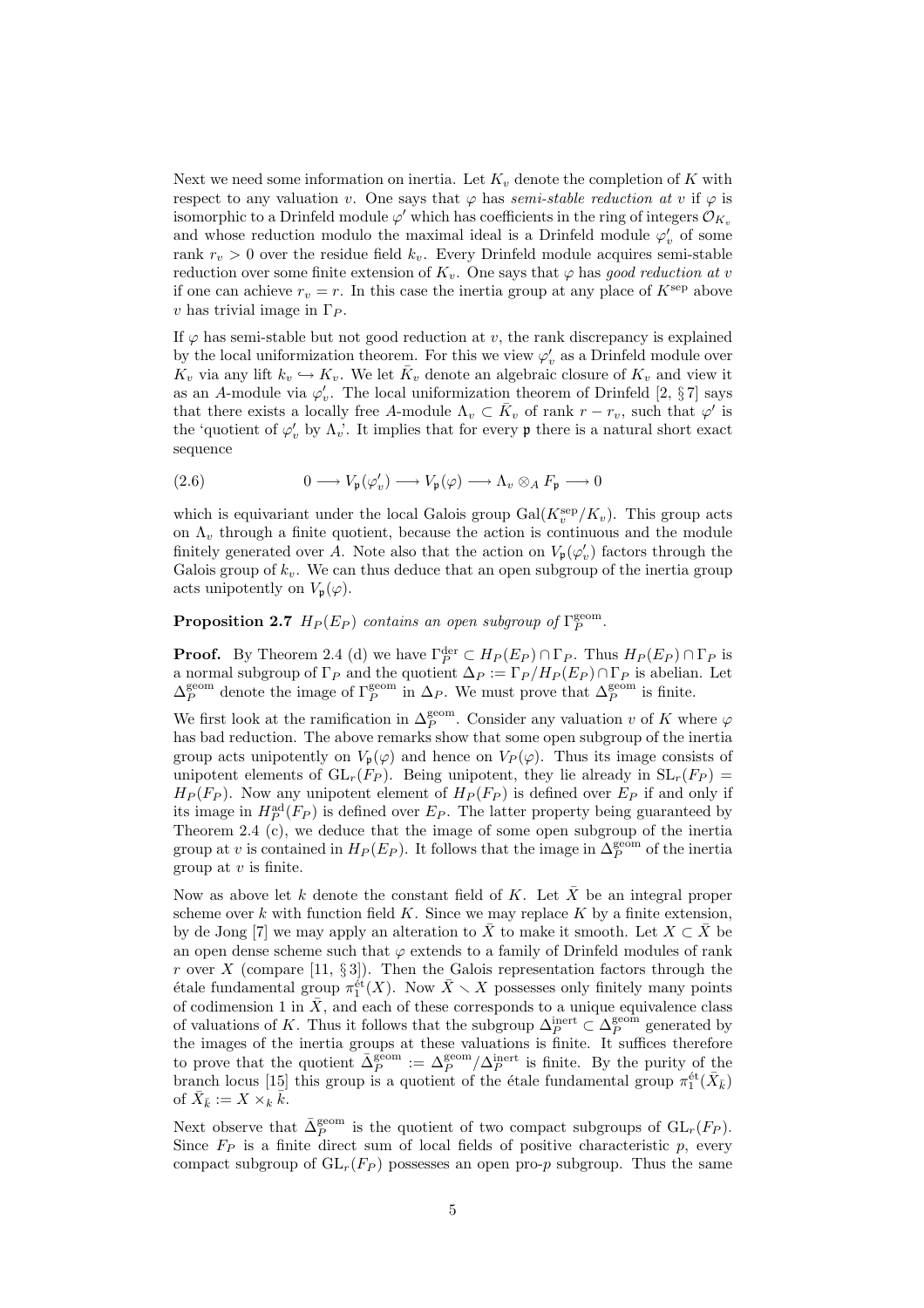follows for  $\bar{\Delta}_P^{\text{geom}}$ . As  $\bar{\Delta}_P^{\text{geom}}$  is abelian, it must be the product of a finite group with a pro- $p$  group. It suffices therefore to prove that the maximal pro- $p$  quotient  $\bar{\bar{\Delta}}_P^{\text{geom}}$  of  $\bar{\bar{\Delta}}_P^{\text{geom}}$  is finite.

Now  $\bar{\Delta}_P^{\text{geom}}$  is a quotient of the maximal pro-p abelian quotient of the étale fundamental group  $\pi_{1,p-\text{ab}}^{\text{\'et}}(\bar{X}_{\bar{k}})$ . Moreover this surjection is equivariant with respect to the action of Frob<sub>k</sub>. Since the action of Frob<sub>k</sub> on  $\Delta_P^{\text{geom}}$  is given by conjugation within the abelian group  $\Delta_P$ , the action on  $\Delta_P^{\text{geom}}$  and hence on  $\bar{\Delta}_P^{\text{geom}}$  is trivial. It follows that  $\bar{\bar{\Delta}}_P^{\text{geom}}$  is a quotient of the group of coinvariants  $\pi_{1,p-\text{ab}}^{\text{\'et}}(\bar{X}_{\bar{k}})_{\text{Frob}_k}$ . But this group is known to be finite by Katz and Lang [8, Thm. 2]; hence  $\bar{\bar{\Delta}}_P^{\text{geom}}$  is finite, as desired.

**Proposition 2.8** (a)  $H_P(E_P) \cap \Gamma_P^{\text{geom}}$  is open in both  $H_P(E_P)$  and  $\Gamma_P^{\text{geom}}$ .

(b) There exists an element  $f \in A$  which has a pole at  $\infty$  and a zero at  $\mathfrak{p}_0$  and no other zeroes or poles, such that the following holds. Let  $\overline{f^\mathbb{Z}}$  denote the procyclic subgroup of the group of scalars  $F_P^*$  that is topologically generated by f. Then

$$
\overline{f^{\mathbb{Z}}}\cdot\left(H_{P}(E_{P})\cap\Gamma_{P}^{\text{geom}}\right)
$$

is an open subgroup of  $\Gamma_P$ .

**Proof.** Set  $\Gamma_{P,H}^{\text{geom}} := H_P(E_P) \cap \Gamma_P^{\text{geom}}$ . By Proposition 2.7 this is an open subgroup of  $\Gamma_P^{\text{geom}}$ . On the other hand we have  $\Gamma_P^{\text{der}} \subset \Gamma_P^{\text{geom}}$ , because the quotient  $\Gamma_P/\Gamma_P^{\text{geom}}$ is pro-cyclic. But  $\Gamma_P^{\text{der}}$  is an open subgroup of  $H_P(E_P)$  by Theorem 2.4 (d); hence so is  $\Gamma_{P,H}^{\text{geom}}$ , proving (a).

Next choose any element  $\sigma \in \text{Gal}(K^{\text{sep}}/K)$  whose image in  $\text{Gal}(\bar{k}/k)$  is Frob<sub>k</sub>. Consider its images  $\gamma \in \Gamma_P$  and  $\gamma^{\text{ad}} \in \Gamma_P^{\text{ad}}$ . Recall that by Galois and flat cohomology applied to the short exact sequence  $1 \rightarrow (center\ of\ H_P) \rightarrow H_P \rightarrow H_P^{\rm ad} \rightarrow 1$  the cokernel of the natural homomorphism  $H_P(E_P) \to H_P^{\text{ad}}(E_P)$  is an abelian group annihilated by r. Since  $\gamma^{\text{ad}} \in H_P^{\text{ad}}(E_P)$  by Theorem 2.4 (c), we deduce that  $\gamma^r = \lambda h$ for a scalar  $\lambda \in F_P^*$  and an element  $h \in H_P(E_P)$ . As  $\gamma^{\text{ad}}$  lies in a compact subgroup of  $H_P^{\text{ad}}(E_P)$ , the element h lies in a compact subgroup of  $H_P(E_P)$ . Thus by (a) some positive integral power  $h^m$  lies in  $\Gamma_P^{\text{geom}}$ . Modifying  $\sigma^{rm}$  by a suitable element of Gal( $K^{\text{sep}}/K\bar{k}$ ) then yields an element  $\tau \in \text{Gal}(K^{\text{sep}}/K)$  whose image in  $\text{Gal}(\bar{k}/k)$ is Frob<sup>rm</sup> and whose image in  $\Gamma_P$  is  $\gamma^{rm}h^{-m} = \lambda^m$ . This element is scalar, and calling it g we find that  $\overline{g^{\mathbb{Z}}}\cdot\Gamma_{P,H}^{\text{geom}}$  is an open subgroup of  $\Gamma_P$ .

Finally  $g^r = det(g \cdot id)$  topologically generates an open subgroup of  $det(\Gamma_P)$ . Thus by Proposition 2.3 some open subgroup of  $\overline{g^{r\Z}}$  has the form  $\overline{f^\Z}$  for a non-zero element  $f \in A$  which has a pole at  $\infty$  and a zero at  $\mathfrak{p}_0$  and no other zeroes or poles. Then  $f^{\mathbb{Z}} \cdot \Gamma_{P,H}^{\text{geom}}$  is an open subgroup of  $\Gamma_P$ , and we are done. **q.e.d. q.e.d.** 

# 3 Characteristic polynomials of Frobeniuses

This section is devoted to a first characterization of the ring  $E_P$ . In Theorem 3.4 we will show that  $E_P$  is the completion of a certain subfield  $E \subset F$  that is independent of P. This subfield will be constructed using characteristic polynomials of Frobenius elements. We also use Frobeniuses to derive certain structural properties of E.

For later use we note the following fact. For any subfield  $E' \subset F$  we let  $E'_P$  denote the closure of  $E'$  in  $F_P$ .

**Proposition 3.1** Consider infinite subfields  $E'$ ,  $E'' \subset F$ .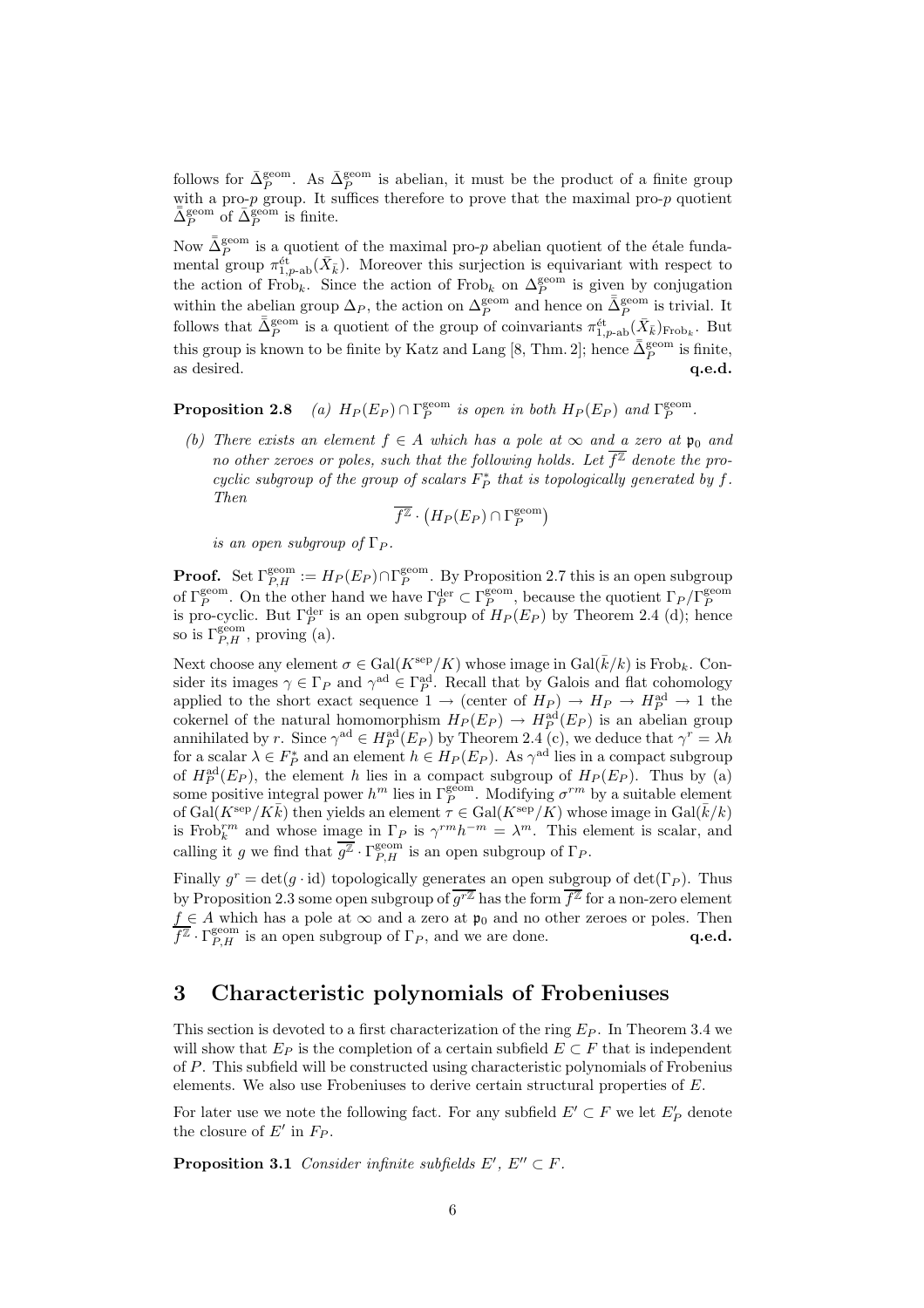- (a) Then  $E' \subset F$  is a finite extension.
- (b) If  $E''_P \subset E'_P$  for all P, then  $E'' \subset E'$ .
- (c) If  $E_P'' = E_P'$  for all P, then  $E'' = E'$ .

**Proof.** (a) follows from the fact that  $F$  is finitely generated of transcendence degree 1 over  $\mathbb{F}_p$ . To prove (b) consider the finite subextension  $E' \subset E'E'' \subset F$ . Choose any place  $\mathfrak{q}'$  of E' which does not lie below the place  $\mathfrak{p}_0$  or  $\infty$  of F. Let P be the set of places of F above  $\mathfrak{q}'$ . Then  $E'_P$  is simply the completion of  $E'$  at  $\mathfrak{q}'$ , and  $(E'E'')_P$  is the direct sum of the completions of  $E'E''$  at all places above q'. But the assumption in (b) implies that  $(E'E'')_P = E'_P E''_P = E'_P$ . It follows that  $E'E'' = E'$ and hence  $E'' \subset E'$ , proving (b). Finally (b) implies (c) by symmetry.  $\bf{q.e.d.}$ 

Now consider any finite extension  $K'$  of K. Let X be any integral scheme of finite type over  $\mathbb{F}_p$  with function field K' over which  $\varphi$  has good reduction (compare [11, §3]). For any closed point  $x \in X$  we let  $Frob_x \in Gal(K^{\text{sep}}/K')$  be any element of a decomposition group above x which acts by  $u \mapsto u^{|k_x|}$  on the residue fields. Recall [4, Thm. 3.2.3 b] that for every  $x \in \Sigma$  the characteristic polynomial of Frob<sub>x</sub> on  $V_{\mathfrak{p}}(\varphi)$  has coefficients in F and is independent of **p**. Thus the same holds for the characteristic polynomial of  $\rho_P(\text{Frob}_x)$  on the free  $F_P$ -module  $V_P(\varphi)$ . Let Ad denote the adjoint representation of  $GL_r$ . Then the same follows again for the characteristic polynomial of  $\text{Ad}(\rho_P(\text{Frob}_x)).$ 

Consider any set  $\Sigma$  of closed points  $x \in X$  of Dirichlet density 1. (For the concept of Dirichlet density in the case dim  $X > 1$  see [10, Appendix B].)

- **Definition 3.2** (a)  $E^{trad}(K', \Sigma)$  is the subfield of F generated by the traces of  $\text{Ad}(\rho_P(\text{Frob}_x))$  for all  $x \in \Sigma$ .
- (b)  $E^{chad}(K', \Sigma)$  is the subfield of F generated by all coefficients of the characteristic polynomials of  $\text{Ad}(\rho_P(\text{Frob}_x))$  for all  $x \in \Sigma$ .

Clearly  $E^{trad}(K', \Sigma) \subset E^{chad}(K', \Sigma)$ , and these fields do not depend on P. But they bear a close relation with  $E_P$ . For any commutative  $\mathbb{F}_2$ -algebra B we set  $B^2 := \{b^2 \mid b \in B\}.$ 

**Proposition 3.3** (a) If  $p \neq 2$  or  $r \neq 2$ , then for all K',  $\Sigma$ , P we have

 $E^{\text{trad}}(K', \Sigma)_P = E^{\text{chad}}(K', \Sigma)_P = E_P.$ 

(b) If  $p = r = 2$ , then for all K',  $\Sigma$ , P we have

 $E_P^2 \subset E^{\text{trad}}(K', \Sigma)_P \subset E^{\text{chad}}(K', \Sigma)_P \subset E_P.$ 

(c) If  $p = r = 2$ , for every P there exist K' and  $\Sigma$  such that

$$
E^{\text{trad}}(K', \Sigma)_P = E^{\text{chad}}(K', \Sigma)_P = E_P^2.
$$

**Proof.** The adjoint representation Ad of  $GL<sub>r</sub>$  is an extension of the adjoint representation  $\overline{\text{Ad}}$  of PGL<sub>r</sub> with a trivial representation of dimension 1. Thus the fields do not change if Ad is replaced by  $\overline{\text{Ad}}$ . Now since  $H_P^{\text{ad}}$  is a model of  $PGL_{r,F_P}$ over  $E_P$ , its adjoint representation is a model over  $E_P$  of the representation  $\overline{Ad}$ . As  $\Gamma_P^{\rm ad} \subset H_P^{\rm ad}(E_P)$  by Theorem 2.4 (c), it follows that all the coefficients generating  $E^{\text{chad}}(K', \Sigma)$  lie in  $E_P$ . In particular this implies that  $E^{\text{chad}}(K', \Sigma)_P \subset E_P$ .

In the case  $p = r = 2$  this can be strengthened as follows. By Proposition 2.8 there exists a finite extension K' of K whose corresponding open subgroup of  $\Gamma_P$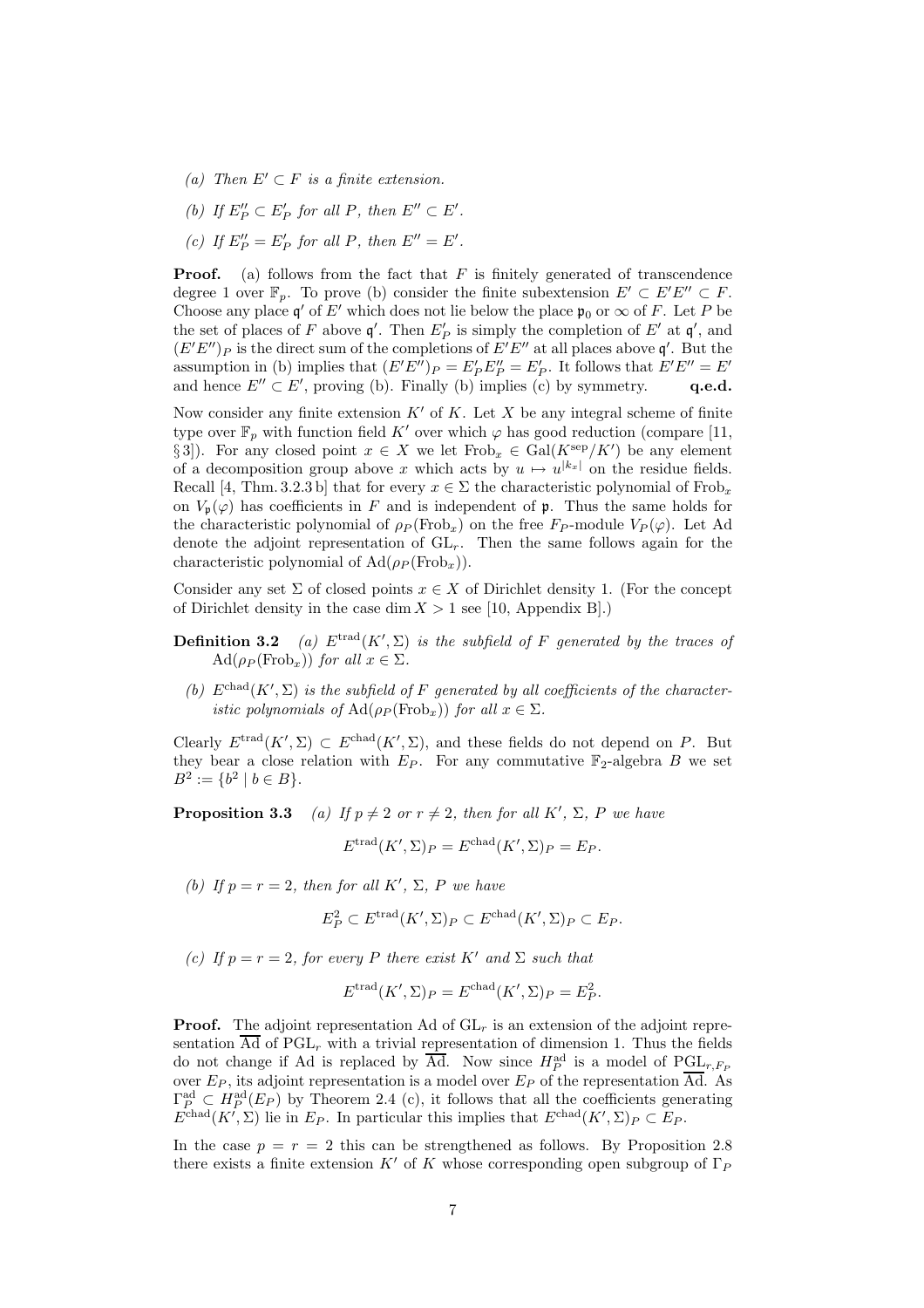is contained in  $F_P^* \cdot H_P(E_P)$ . In the case  $p = r = 2$  the representation  $\overline{Ad}$  is, as a representation of  $H_P$ , the extension of a trivial representation of dimension 1 with the twist by Frob<sub>2</sub> of the standard representation of  $SL<sub>2</sub>$ . Now the standard representation of  $H_P$  exists over  $E_P$  up to an inner twist, so the coefficients of the characteristic polynomial of any element of  $H_P(E_P)$  in it lie in  $E_P$ . It follows that all the coefficients generating  $E^{\text{chad}}(K', \Sigma)$  lie in  $E_P^2$ . In particular we have  $E<sup>chad</sup>(K', \Sigma)P \subset E_P^2$  in this case. This shows that (b) implies (c).

To prove the remaining inclusions in (a) and (b) note first that by Proposition 2.5 we may replace  $K$  by  $K'$ . Thus without loss of generality we may assume that  $K' = K$ . Let  $\mathcal{O}_P^{\text{trad}} \subset F_P$  denote the closure of the subring that is generated by the traces of all elements of  $\Gamma_P^{\text{ad}}$  on the adjoint representation of  $H_P^{\text{ad}}$ . Let  $E_P^{\text{trad}}$  denote the total ring of quotients of  $\mathcal{O}_P^{\text{trad}}$ . Then [9, Prop. 3.10] implies that  $E_P^{\text{trad}} = E_P$ in the case (a) and  $E_P^2 \subset E_P^{\text{trad}} \subset E_P$  in the case (b). On the other hand the elements  $\rho_P(\text{Frob}_x)$  for  $x \in \Sigma$  form a dense subset of  $\Gamma_P$  by the Cebotarev density theorem [10, Thm. B.9], because  $\Sigma$  has Dirichlet density 1. Thus by approximation we find that  $E^{trad}(K', \Sigma)_P$  contains the trace of every element of  $\Gamma_P^{ad}$ . It follows that  $E_P^{\text{trad}} \subset E^{\text{trad}}(K', \Sigma)_P$ , which together with the other stated inclusions proves (a) and (b).  $\qquad \qquad \mathbf{q.e.d.}$ 

**Theorem-Definition 3.4** There exists a unique subfield  $E \subset F$  such that:

- (a)  $F$  is a finite extension of  $E$ .
- (b)  $E_P$  is the closure of E in  $F_P$  for every P.
- (c) If  $p \neq 2$  or  $r \neq 2$ , then for all K',  $\Sigma$  we have

$$
E^{\text{trad}}(K', \Sigma) = E^{\text{chad}}(K', \Sigma) = E.
$$

(d) If  $p = r = 2$ , then for all K',  $\Sigma$  we have

$$
E^2 \subset E^{\text{trad}}(K', \Sigma) \subset E^{\text{chad}}(K', \Sigma) \subset E,
$$

and there exist K' and  $\Sigma$  such that

$$
E^{\text{trad}}(K', \Sigma) = E^{\text{chad}}(K', \Sigma) = E^2.
$$

**Proof.** Let C denote the collection of all subfields  $E^{\text{trad}}(K', \Sigma)$  and  $E^{\text{chad}}(K', \Sigma)$ for all K' and Σ. Consider any  $E' \in \mathcal{C}$ . If E' were finite, Proposition 3.3 would imply that  $E_P$  is finite, contradicting Theorem 2.4 (b). Thus  $E'$  is infinite. The same follows for any other  $E'' \in \mathcal{C}$ .

Thus if  $p \neq 2$  or  $r \neq 2$ , by Propositions 3.1 (c) and 3.3 (a) we can deduce that  $E'' = E'$ . Calling this field E, properties (a) and (b) follow from Propositions 3.1 (a) and 3.3 (a). This proves the theorem in the case (c).

If  $p = r = 2$ , we begin with a field  $E' \in \mathcal{C}$  such that  $E'_P = E_P^2$ , which exists by Proposition 3.3 (c). Then for any other  $E'' \in \mathcal{C}$  Proposition 3.3 (b) implies that  $(E''_P)^2 \subset E_P^2 = E'_P \subset E''_P$ . Using Proposition 3.1 (b) we deduce that  $(E'')^2 \subset E' \subset$ E''. Now since  $E' \subset E_P^2 \cap F \subset F_P^2 \cap F = F^2$ , we have  $E' = E^2$  for a subfield  $E \subset F$ . By construction the closure of  $E^2$  in  $F_P$  is  $E_P^2$ , so the closure of E is  $E_P$ . On the other hand the resulting inclusions  $(E'')^2 \subset E^2 \subset E''$  are equivalent to  $E^2 \subset E'' \subset E$ , which proves the theorem in the case (d). q.e.d.

**Proposition 3.5** Let  $\mathfrak{q}_0$  denote the place of E below the place  $\mathfrak{p}_0$  of F. Then  $\mathfrak{p}_0$  is the unique place of F above  $q_0$ .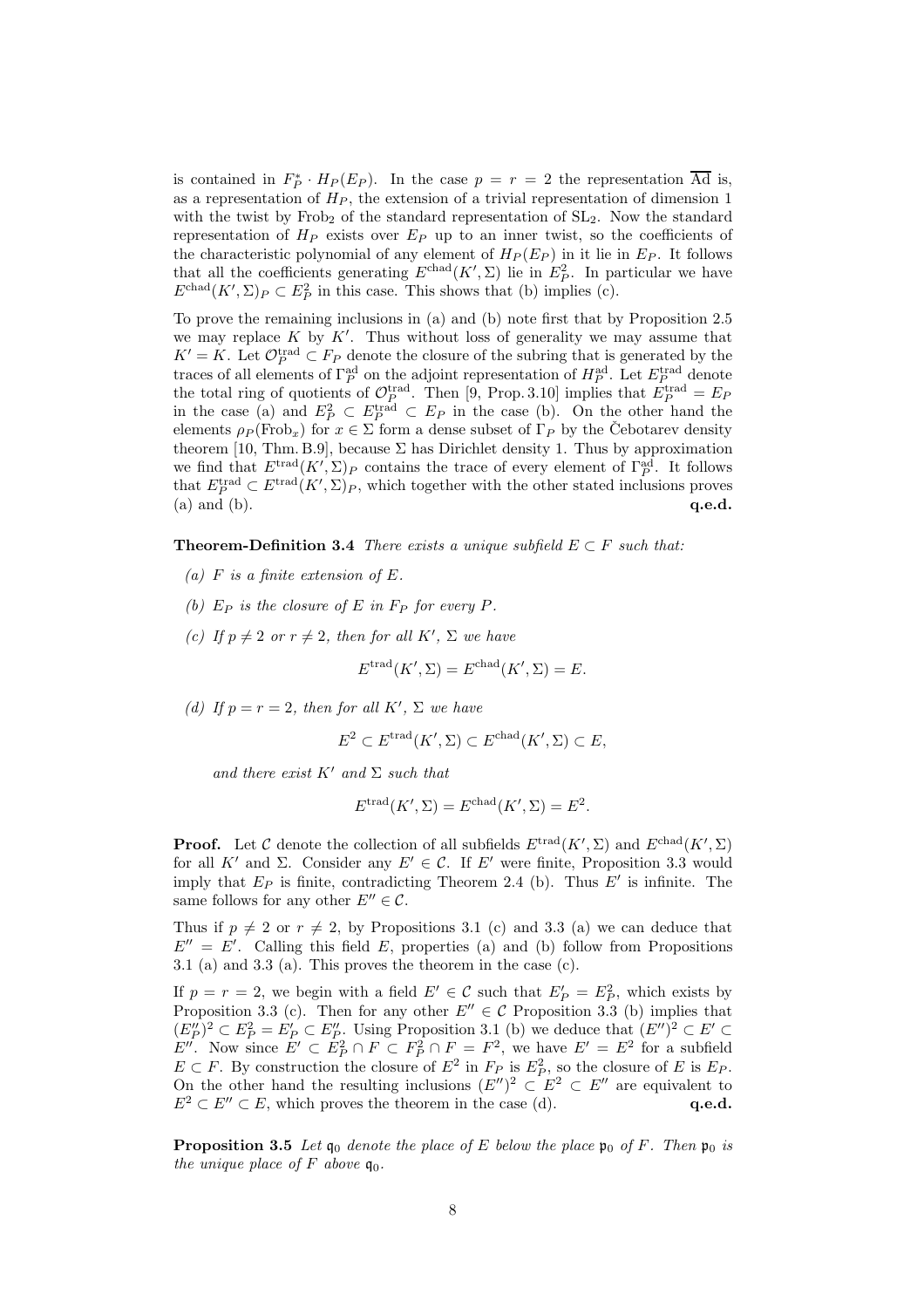**Proof.** Consider any closed point  $x \in X$  and let  $\alpha_i$  for  $1 \leq i \leq r$  denote the eigenvalues of  $\rho_P(\text{Frob}_x)$ . Then the eigenvalues of  $\text{Ad}(\rho_P(\text{Frob}_x))$  are the ratios  $\alpha_i/\alpha_j$ . Recall [3, Prop. 2.1], [4, Thm. 3.2.3 c, d] that the  $\alpha_i$  are algebraic over F, with valuation zero at all places not above  $\mathfrak{p}_0$  or  $\infty$ , and with some fixed valuation at all places above  $\infty$ . Thus the ratios  $\alpha_i/\alpha_j$  are units at all places not above  $\mathfrak{p}_0$ . It follows that the coefficients of the characteristic polynomial of  $\text{Ad}(\rho_P(\text{Frob}_x))$  are regular outside  $\mathfrak{p}_0$ . Now as x varies, these coefficients generate the field E or  $E^2$ , which by Theorem 3.4 has transcendence degree 1 over  $\mathbb{F}_p$ . Thus for some x, some coefficient is transcendent. Being transcendent, it must have a pole at at least one place q of E. It then has a pole at every place  $\mathfrak p$  of F above q. By the above remarks this implies  $p = p_0$  and thus  $q = q_0$ . In particular we deduce that  $p_0$  is the unique place of F above  $\mathfrak{q}_0$ , as desired.  $\mathfrak{q.e.d.}$ 

**Proposition 3.6** Let  $\bar{\infty}$  denote the place of E below the place  $\infty$  of F. Then  $\infty$  is the unique place of F above  $\bar{\infty}$ .

**Proof.** (Following a suggestion of Francis Gardeyn.) Recall that  $r > 1$  by assumption. Thus from Proposition 2.2 we know that  $\varphi$  is not isomorphic over K to a Drinfeld module defined over a finite field. On the other hand recall that the moduli stack of Drinfeld A-modules of rank r is affine. Thus any compactification  $\overline{X}$  of  $\overline{X}$ possesses a point  $\bar{x} \in \bar{X} \setminus X$  at which  $\varphi$  does not have potential good reduction. After replacing K<sup>'</sup> by a finite extension we may suppose that  $\varphi$  has semi-stable reduction at  $\bar{x}$ , that is, that  $\varphi$  is isomorphic to a Drinfeld module  $\varphi'$  which has coefficients in the local ring  $\mathcal{O}_{\bar{X},\bar{x}}$  and whose reduction modulo the maximal ideal is a Drinfeld module  $\varphi'_{\bar{x}}$  of some rank  $r_{\bar{x}} > 0$  over the residue field  $k_{\bar{x}}$ .

We may also specialize  $\bar{x}$  to a closed point of  $\bar{X}$ . Then the action of Frob<sub> $\bar{x}$ </sub> ∈  $Gal(K^{\text{sep}}/K')$  on  $V_{\mathfrak{p}}(\varphi)$  is described by applying the exact sequence 2.6 to any valuation of  $K'$  centered on  $\bar{x}$ . By [4, Thm. 3.2.3 b] its characteristic polynomial on  $V_{\mathfrak{p}}(\varphi'_{\bar{x}})$  has coefficients in F and is independent of **p**. The same holds for the characteristic polynomial on  $\Lambda_{\bar{x}} \otimes_A F_p$ , because the action comes from an action on  $\Lambda_{\bar{x}}$ . Together this implies that the characteristic polynomial of  $\rho_P(\text{Frob}_{\bar{r}})$  has coefficients in  $F$  and is independent of  $\mathfrak p$ . Again the same follows for the characteristic polynomial of  $\text{Ad}(\rho_P(\text{Frob}_{\bar{x}})).$ 

**Lemma 3.7** The coefficients of the characteristic polynomial of  $\text{Ad}(\rho_P(\text{Frob}_{\bar{x}}))$  lie in E.

**Proof.** Let E' be the subfield of F generated by E and the coefficients in question. Then we must prove that the inclusion  $E \subset E'$  is an equality. By Proposition 3.1 (c) it suffices to show that  $E_P = E'_P$  for all P. Now as  $\varphi$  has good reduction at almost all places of K, the element  $\rho_P(\text{Frob}_{\bar{x}})$  can be approximated by the images of Frobeniuses at places of good reduction. Thus the coefficients of the characteristic polynomial of  $\text{Ad}(\rho_P(\text{Frob}_{\bar{x}}))$  can be approximated in  $F_P$  by elements of E. It follows that these coefficients lie in  $E_P$ ; hence  $E_P' = E_P$ , as desired. q.e.d.

**Lemma 3.8** The characteristic polynomial of  $\text{Ad}(\rho_P(\text{Frob}_{\bar{x}}))$  possesses a coefficient b which has a pole at  $\infty$  and at most one other pole at  $\mathfrak{p}_0$ .

**Proof.** Let  $\alpha_i$  for  $1 \leq i \leq r_{\bar{x}}$  denote the eigenvalues of  $\rho_P(\text{Frob}_{\bar{x}})$ . By [3, Prop. 2.1], [4, Thm.  $3.2.3 c$ , d] they are algebraic over F, with valuation zero at all places not above  $\mathfrak{p}_0$  or  $\infty$ , and with some fixed negative valuation at all places above  $\infty$ . Let  $\zeta_j$  for  $r_{\bar{x}} + 1 \leq j \leq r$  denote the eigenvalues of Frob<sub> $\bar{x}$ </sub> on  $\Lambda_{\bar{x}}$ , which are roots of unity. Then the eigenvalues of  $\text{Ad}(\rho_P(\text{Frob}_{\bar{x}}))$  are all possible ratios of the  $\alpha_i$  and  $\zeta_i$ . Among these only the ratios  $\alpha_i/\zeta_j$  have a pole above  $\infty$ , and there are precisely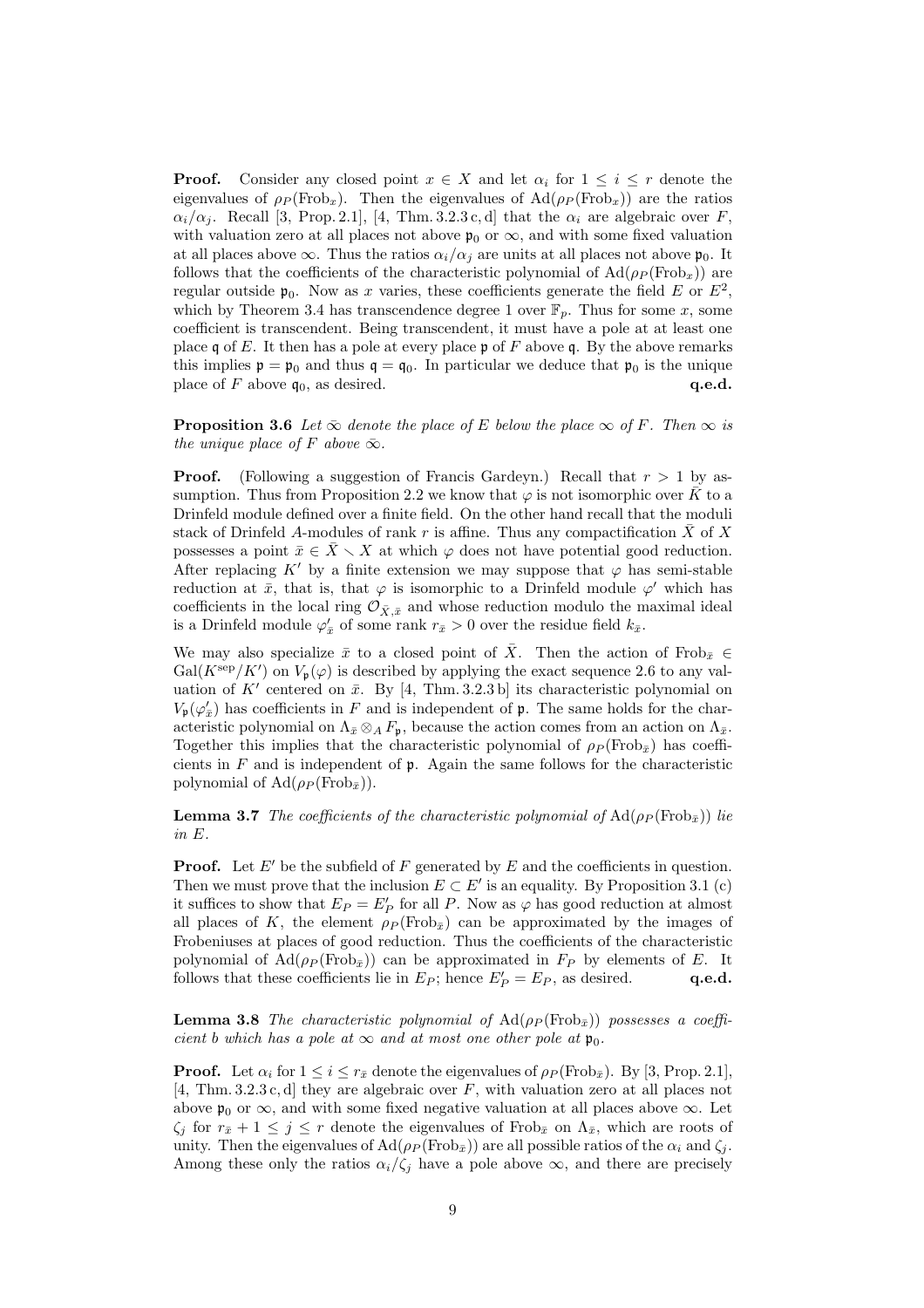$n := r_{\bar{x}}(r - r_{\bar{x}})$  of them. Let b denote the  $n<sup>th</sup>$  elementary symmetric polynomial in the eigenvalues of  $\text{Ad}(\rho_P(\text{Frob}_{\bar{x}}))$ . This is one of the coefficients in question; in particular it is an element of F. By construction the product of the  $\alpha_i/\zeta_i$  is the unique summand of b which has the largest pole above  $\infty$ . Thus b has a non-trivial pole at  $\infty$ . On the other hand, all the  $\alpha_i$  and  $\zeta_j$  are units at all places not above  $\mathfrak{p}_0$  or  $\infty$ . Thus b can have at most one other pole at  $\mathfrak{p}_0$ , as desired. q.e.d.

To finish the proof of Proposition 3.6 let b be as in Lemma 3.8. By Lemma 3.7 it is an element of E. Since b has a pole at the place  $\infty$  of F, it has a pole at the corresponding place  $\bar{\infty}$  of E. Suppose now that F possesses another place  $\mathfrak{p} \neq \infty$ above  $\bar{\infty}$ . Then b has a pole at p, which by Lemma 3.8 is possible only for  $\mathfrak{p} = \mathfrak{p}_0$ . But then we have  $\mathfrak{q}_0 = \bar{\infty}$  and thus  $\mathfrak{p}_0 = \infty$  by Proposition 3.5, a contradiction. Therefore  $\infty$  is the unique place of F above  $\bar{\infty}$ , as desired. q.e.d.

**Proposition 3.9** Let f be any element of F which has a pole at  $\infty$  and a zero at  $\mathfrak{p}_0$  and no other zeroes or poles. Then some positive integral power of f lies in E.

**Proof.** Since  $\mathfrak{p}_0 \neq \infty$ , Proposition 3.5 or 3.6 shows in particular that  $\mathfrak{q}_0 \neq \infty$ . Let  $d_{\mathfrak{q}_0}$  and  $d_{\infty}$  denote the degrees of the corresponding residue fields over  $\mathbb{F}_p$ . Then  $D := d_{\bar{\infty}} \cdot (\bar{\mathfrak{q}}_0) - d_{\mathfrak{q}_0} \cdot (\bar{\infty})$  is a divisor of degree 0 on E. Since E is a function field with finite residue field, some positive integral multiple of  $D$  is a principal divisor. Thus there exists a function  $g \in E^*$  which possesses a pole at  $\bar{\infty}$  and a zero at  $\mathfrak{q}_0$ and no other zeroes or poles.

Viewing g now as a function in  $F$ , Propositions 3.5 and 3.6 imply that g possesses a pole at  $\infty$  and a zero at  $\mathfrak{p}_0$  and no other zeroes or poles. Some positive integral power of f has the same pole at  $\infty$  as some positive integral power of g. The ratio thus has no zero or pole outside  $\mathfrak{p}_0$ . The product formula implies that the ratio then has no zero or pole anywhere, so it lies in the constant field and is therefore a root of unity. After enlarging the exponents we find that some positive integral power of  $f$  is equal to some positive integral power of  $g$ . It is therefore an element of  $E$ , as desired.  $q.e.d.$ 

**Proposition 3.10** There exists an element  $f \in E^*$  such that

 $\overline{f^{\mathbb{Z}}}\cdot\left(H_{P}(E_{P})\cap\Gamma_{P}^{\text{geom}}\right)$ 

is an open subgroup of  $\Gamma_P$ , where  $\overline{f^{\mathbb{Z}}}$  denotes the pro-cyclic subgroup of the group of scalars in  $GL_r(F_P)$  that is topologically generated by f.

**Proof.** Let  $f \in F^*$  be as in Proposition 2.8 (b). Then by Proposition 3.9 some positive integral power  $f^n$  lies in E. Since the statement of 2.8 (b) is preserved under replacing  $f$  by  $f^n$ , the assertion follows.  $q.e.d.$ 

#### 4 Restriction of scalars

In this section we analyze the subfield  $E \subset F$  by restricting the Drinfeld module  $\varphi$ to subrings of A. Set  $d := [F/E]$ . The first observation is:

**Proposition 4.1** The ring  $B := E \cap A$  is infinite with quotient field E.

**Proof.** Recall that A is the ring of elements of F which are regular outside  $\infty$ . Thus Proposition 3.6 implies that  $E \cap A$  is the ring of elements of E which are regular outside  $\bar{\infty}$ . It is a standard fact that its quotient field is E. q.e.d.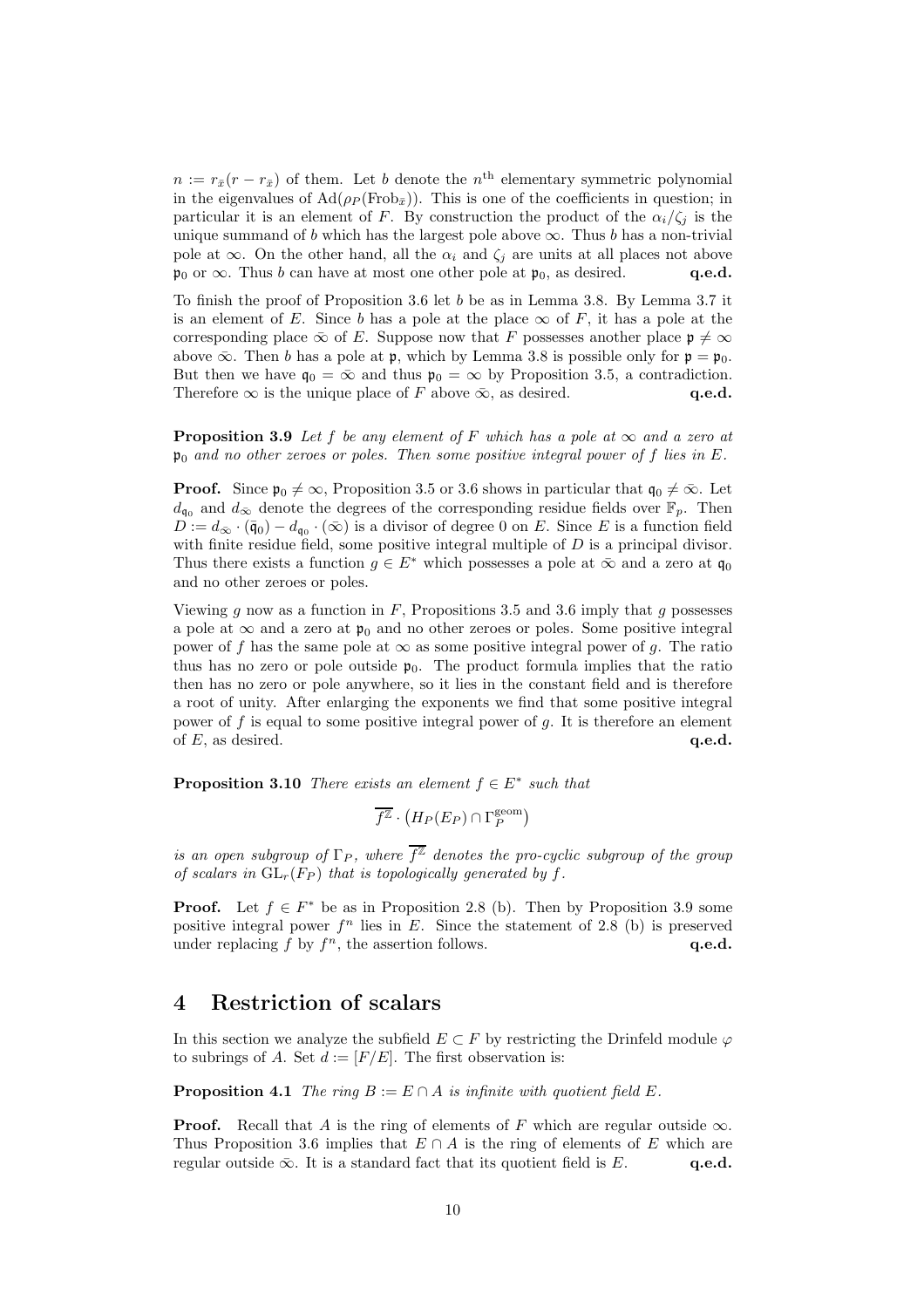Let  $\psi : B \to K\{\tau\}$  denote the restriction of  $\varphi$ . This is a Drinfeld B-module of rank *rd*. Consider any place  $\mathfrak{q} \neq \mathfrak{q}_0$ ,  $\bar{\infty}$  of E, and let P be the set of places of F above q. Then  $E_q$  can be identified with the closure of E in  $F_P$ , which by Theorem 3.4 coincides with the ring  $E_P$  from the preceding sections. Moreover there is a natural Gal(K<sup>sep</sup>/K)-equivariant isomorphism  $V_P(\varphi) \cong V_{\mathfrak{g}}(\psi)$ . In particular the image of Gal( $K^{\text{sep}}/K$ ) on  $V_{\mathfrak{g}}(\psi)$  is equal to  $\Gamma_P$ . By the Tate conjecture [12], [13], [14] for the Drinfeld module  $\psi$  we have a natural isomorphism

(4.2)  $\text{End}_{K'}(\psi) \otimes_B E_{\mathfrak{q}} \xrightarrow{\sim} \text{End}_{E_{\mathfrak{q}},\text{Gal}(K^{\text{sep}}/K')}(V_{\mathfrak{q}}(\psi))$ 

for every finite extension  $K' \subset K^{\text{sep}}$  of K. We exploit this as follows:

**Proposition 4.3** View  $V_a(\psi)$  as an algebraic representation of  $H_P$  over  $E_a$ . Then

 $\operatorname{End}_{\bar{K}}(\psi)\otimes_B E_{\mathfrak{q}} \xrightarrow{\sim} \operatorname{End}_{E_{\mathfrak{q}},H_P}(V_{\mathfrak{q}}(\psi)).$ 

**Proof.** We show that both sides coincide with those in 4.2 for every sufficiently large  $K'$ . For the left hand side see Section 6. For the right hand side by Proposition 3.10 we can achieve that the image of  $Gal(K^{\text{sep}}/K')$  is contained in  $E_P^* \cdot H_P(E_{\mathfrak{q}})$ . On the other hand this image contains an open subgroup of  $H_P(E_q)$  by Theorem 2.4 (d). Since equivariance is not affected by scalars, and every open subgroup of  $H_P(E_{\mathfrak{a}})$  is Zariski dense in  $H_P$ , the right hand sides are equal, as desired. q.e.d.

Next recall that  $H_P$  is a model of  $SL_{r, F_P}$  over  $E_q$ . Choose an algebraic closure  $\bar{E}_{\mathsf{q}}$  of  $E_{\mathsf{q}}$  and an isomorphism  $H_P \times_{E_{\mathsf{q}}} \overline{E}_{\mathsf{q}} \cong SL_{r,\bar{E}_{\mathsf{q}}}$ . Via this isomorphism  $\bar{V}_{\mathsf{q}} :=$  $V_{\mathfrak{q}}(\psi) \otimes_{E_{\mathfrak{q}}} \bar{E}_{\mathfrak{q}}$  becomes a representation of  $SL_{r,\bar{E}_{\mathfrak{q}}}$ . Let  $\bar{W}_{\mathfrak{q}} := \bar{E}_{\mathfrak{q}}^{\oplus r}$  denote the standard representation of  $SL_{r,\bar{E}_q}$  and  $\bar{W}_{\mathfrak{q}}^*$  its dual. Note that  $\bar{W}_{\mathfrak{q}}^* \cong \bar{W}_{\mathfrak{q}}$  if and only if  $r=2$ .

**Proposition 4.4**  $\bar{V}_q$  is isomorphic to a direct sum of copies of  $\bar{W}_q$  and  $\bar{W}_q^*$ .

**Proof.** Fix any  $p \in P$  and any minimal non-trivial  $H_P$ -invariant  $E_q$ -subspace  $U \subset V_{\mathfrak{p}}(\varphi)$ . Then U is an irreducible representation of the reductive group  $H_P$ , so by representation theory  $U \otimes_{E_q} \bar{E}_q$  is a direct sum of irreducible representations of  $H_P \times_{E_q} \bar{E}_q$  whose equivalence classes are conjugate under outer automorphisms. Now recall that we have an isomorphism  $H_P \times_{E_q} F_{\mathfrak{p}} \cong SL_{r,F_{\mathfrak{p}}}$  making  $V_{\mathfrak{p}}(\varphi)$  the standard representation of  $SL_{r, F_p}$ . Since the natural homomorphism  $U \otimes_{E_q} F_p \to$  $V_{\mathfrak{p}}(\varphi)$  is non-zero, it follows that the constituents of  $U \otimes_{E_q} \bar{E}_q$  are conjugate to the standard representation under outer automorphisms. Thus they must be among  $\bar{W}_{\mathfrak{q}}$  and  $\bar{W}_{\mathfrak{q}}^*$ .

On the other hand the irreducibility of  $V_{\mathfrak{p}}(\varphi)$  over  $F_{\mathfrak{p}}$  implies that  $V_{\mathfrak{p}}(\varphi)$  is the sum of the subspaces  $\lambda U$  for all  $\lambda \in F_{\mathfrak{p}}^*$ . It is thus the direct sum of some of them. It follows that  $V_{\mathfrak{p}}(\varphi) \otimes_{E_{\mathfrak{q}}} \bar{E}_{\mathfrak{q}}$  is isomorphic to a direct sum of copies of  $\bar{W}_{\mathfrak{q}}$  and  $\bar{W}_{\mathfrak{q}}^*$ . Since  $V_q(\psi)$  is the direct sum of the spaces  $V_p(\varphi)$  for all  $\mathfrak{p} \in P$ , the proposition follows.  $q.e.d.$  $q.e.d.$ 

**Proposition 4.5** Let  $\tilde{E}$  denote the center of  $\text{End}_{\tilde{K}}^{\circ}(\psi) := \text{End}_{\tilde{K}}(\psi) \otimes_B E$ .

- (a) If  $\bar{V}_q$  is isotypic, then  $\tilde{E} = E$ .
- (b) If  $\bar{V}_q$  is not isotypic, then  $\tilde{E}$  is a separable quadratic extension of E.

**Proof.** Suppose that  $\bar{V}_q \cong \bar{W}_q^{\oplus n} \oplus (\bar{W}_q^*)^{\oplus n^*}$ , with  $n^* = 0$  if  $r = 2$ . Then

$$
\begin{array}{rcl}\n\operatorname{End}_{\bar{K}}^{\circ}(\psi)\otimes_{E}\bar{E}_{\mathfrak{q}} & \cong & \operatorname{End}_{\bar{K}}(\psi)\otimes_{B}\bar{E}_{\mathfrak{q}} \\
& \stackrel{4.3}{\cong} & \operatorname{End}_{E_{\mathfrak{q}},H_{P}}\left(V_{\mathfrak{q}}(\psi)\right)\otimes_{E_{\mathfrak{q}}}\bar{E}_{\mathfrak{q}} \\
& \cong & \operatorname{End}_{\bar{E}_{\mathfrak{q}},\operatorname{SL}_{r,\bar{E}_{\mathfrak{q}}}}\left(\bar{V}_{\mathfrak{q}}\right) \\
& \cong & \operatorname{Mat}_{n\times n}(\bar{E}_{\mathfrak{q}})\oplus\operatorname{Mat}_{n\times n*}(\bar{E}_{\mathfrak{q}}).\n\end{array}
$$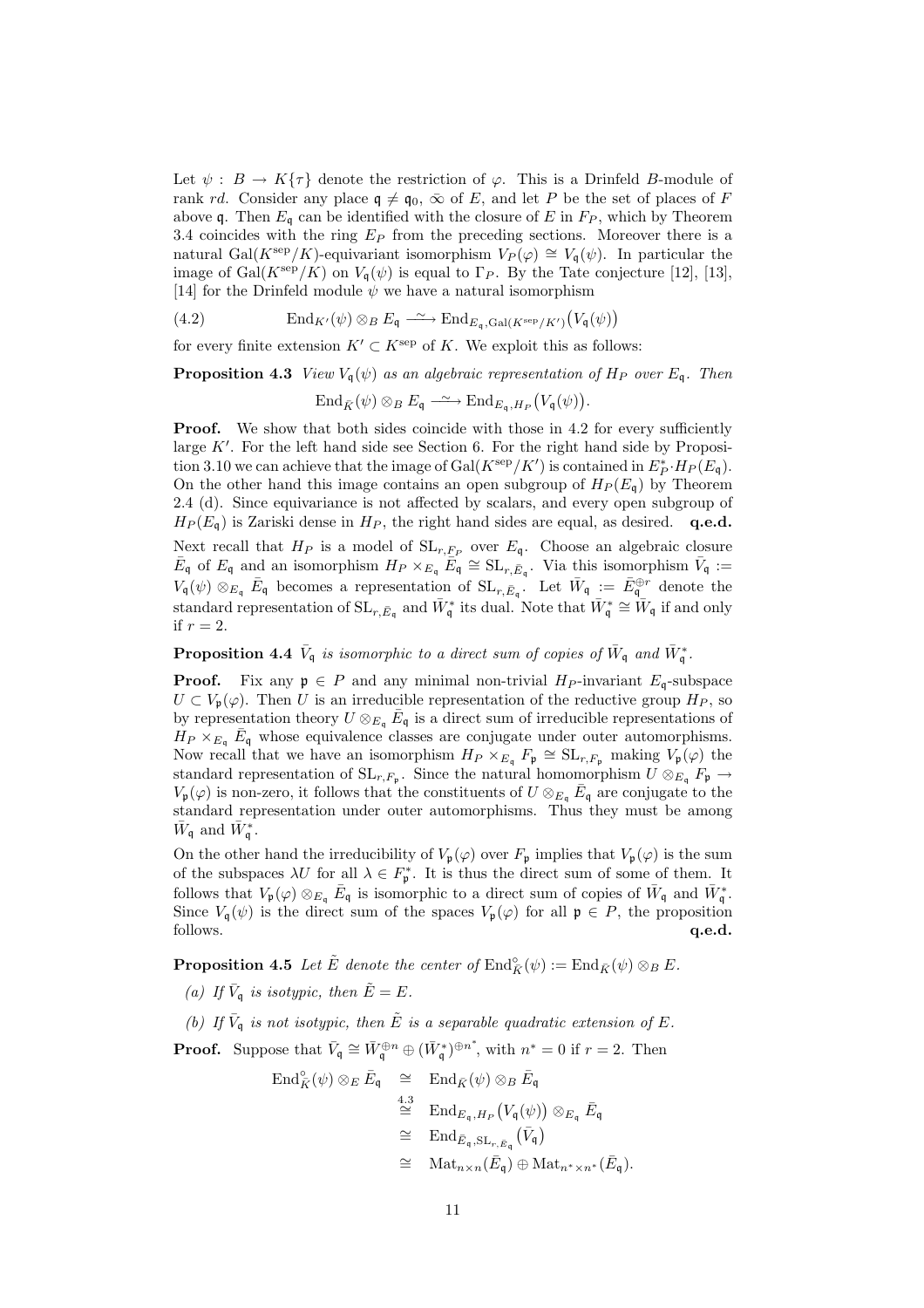Its center is therefore

$$
\tilde{E}\otimes_E \bar{E}_{\mathfrak{q}}\cong \left\{\begin{array}{ll} \bar{E}_{\mathfrak{q}} & \text{if }\bar{V}_{\mathfrak{q}}\text{ is isotypic, and} \\ \bar{E}_{\mathfrak{q}}\oplus \bar{E}_{\mathfrak{q}} & \text{if }\bar{V}_{\mathfrak{q}}\text{ is not isotypic.} \end{array}\right.
$$

The proposition follows from this.  $q.e.d.$ 

**Proposition 4.6** The case (b) in Proposition 4.5 does not occur.

**Proof.** Suppose that  $\bar{V}_q$  is not isotypic and  $\tilde{E}$  is a separable quadratic extension of E. This can happen only for  $r \geq 3$ . Recall that  $\text{End}_{\bar{K}}^{\circ}(\psi)$  is a central division algebra over  $\tilde{E}$ , say of dimension  $n^2$ . Then

$$
\text{End}_{\bar{K}}^{\circ}(\psi) \otimes_{E} \bar{E}_{\mathfrak{q}} \; \cong \; \text{Mat}_{n \times n}(\tilde{E} \otimes_{E} \bar{E}_{\mathfrak{q}}) \; \cong \; \text{Mat}_{n \times n}(\bar{E}_{\mathfrak{q}})^{\oplus 2},
$$

so the proof of Proposition 4.5 shows that  $\bar{V}_{\mathfrak{q}} \cong \bar{W}_{\mathfrak{q}}^{\oplus n} \oplus (\bar{W}_{\mathfrak{q}}^*)^{\oplus n}$ . From  $\varphi$  we will construct two new Drinfeld modules with Tate modules essentially isomorphic to  $\bar{W}_{\mathsf{q}}$  and  $\bar{W}_{\mathsf{q}}^*$ . Using weights of t-motives we will then show that the resulting duality between them forces  $r \leq 2$ , yielding a contradiction.

**Lemma 4.7** There exist finite extensions  $B \subset \tilde{A}$  and  $K \subset K' \subset K^{\text{sep}}$ , Drinfeld  $\tilde{A}$ -modules  $\tilde{\varphi}$ ,  $\tilde{\varphi}' : \tilde{A} \to K' \{\tau\}$  of rank r, a place  $\tilde{\mathfrak{p}}$  of  $\tilde{F} := \text{Quot}(\tilde{A})$  above q, and an extension of  $E_{\mathfrak{q}} \hookrightarrow \overline{E}_{\mathfrak{q}}$  to an embedding  $j : \tilde{F}_{\tilde{\mathfrak{p}}} \hookrightarrow \overline{E}_{\mathfrak{q}}$ , such that

$$
V_{\tilde{\mathfrak{p}}}(\tilde{\varphi}) \otimes_{\tilde{F}_{\tilde{\mathfrak{p}}},j} \bar{E}_{\mathfrak{q}} \ \cong \ \bar{W}_{\mathfrak{q}} \qquad and \qquad V_{\tilde{\mathfrak{p}}}(\tilde{\varphi}') \otimes_{\tilde{F}_{\tilde{\mathfrak{p}}},j} \bar{E}_{\mathfrak{q}} \ \cong \ \bar{W}_{\mathfrak{q}}^*
$$

as representations of  $Gal(K^{\text{sep}}/K')$  over  $\bar{E}_{\mathfrak{q}}$ , up to twists by scalar characters with values in  $E_{\mathfrak{q}}$ .

**Proof.** Let S be a finite set of places of  $\tilde{E}$  containing all those where  $\text{End}_{\tilde{K}}^{\circ}(\psi)$ does not split. After enlarging  $S$  we may suppose that  $S$  is invariant under the non-trivial automorphism  $\sigma \in \text{Gal}(\tilde{E}/E)$ . Choose any separable field extension  $\tilde{F}$ of  $E$  of degree n which possesses exactly one place above every place in  $S$ . Then the two embeddings id,  $\sigma: \tilde{E} \longrightarrow \tilde{E} \hookrightarrow \text{End}_{\tilde{K}}^{\circ}(\psi)$  can be extended to embeddings  $i, i' : \tilde{F} \hookrightarrow \text{End}_{\tilde{K}}^{\circ}(\psi)$ . Set

$$
\hat{A} := i^{-1} \big( \text{End}_{\bar{K}}(\psi) \big) \cap i'^{-1} \big( \text{End}_{\bar{K}}(\psi) \big).
$$

By construction this ring contains B. It is therefore infinite and its quotient field is F. Recall that  $\text{End}_{\bar{K}}(\psi)$  is a subring of  $\bar{K}\{\tau\}$ . Composing its tautological embedding with i, i' therefore yields two homomorphisms  $\hat{\varphi}, \hat{\varphi}' : \hat{A} \to \bar{K} \{\tau\}$ . These are Drinfeld  $\hat{A}$ -modules extending  $\psi$ , except that the ring  $\hat{A}$  is not necessarily a maximal order in  $\tilde{F}$ . Let  $\tilde{A}$  denote the integral closure of  $\hat{A}$  in  $\tilde{F}$ , and choose Drinfeld  $\tilde{A}$ -modules  $\tilde{\varphi}$ ,  $\tilde{\varphi}' : \tilde{A} \to \bar{K} \{\tau\}$  whose restrictions to  $\hat{A}$  are isogenous to  $\hat{\varphi}$ ,  $\hat{\varphi}'$ , as in Section 6. Let  $\tilde{P}$  be the set of places of  $\tilde{F}$  above q. Then  $V_{\tilde{P}}(\tilde{\varphi}) \cong V_{\tilde{P}}(\hat{\varphi}) = V_q(\psi)$ , where the  $\tilde{F}_{\tilde{P}}$ -module structure is deduced from

$$
\tilde{F}_{\tilde{P}} \;\cong\; \tilde{F} \otimes_E E_{\mathfrak{q}} \; \stackrel{\cdot i \otimes \mathrm{id}}{\longrightarrow} \; \mathrm{End}^\circ_{\tilde{K}}(\psi) \otimes_E E_{\mathfrak{q}}.
$$

Thus  $V_{\tilde{P}}(\tilde{\varphi}) \otimes_{E_{\mathfrak{q}}} \bar{E}_{\mathfrak{q}} \cong \bar{V}_{\mathfrak{q}}$  with the  $\tilde{F}_{\tilde{P}} \otimes_{E_{\mathfrak{q}}} \bar{E}_{\mathfrak{q}}$ -module structure deduced from

$$
\tilde{F}_{\tilde{P}} \otimes_{E_{\mathfrak{q}}} \bar{E}_{\mathfrak{q}} \; \cong \; \tilde{F} \otimes_E \bar{E}_{\mathfrak{q}} \; \xrightarrow{\iota \otimes \mathrm{id}} \; \operatorname{End}^{\circ}_{\bar{K}}(\psi) \otimes_E \bar{E}_{\mathfrak{q}} \; \cong \; \operatorname{Mat}_{n \times n}(\bar{E}_{\mathfrak{q}})^{\oplus 2}.
$$

Since  $\tilde{F}$  is separable of degree 2n over E, the left hand side is isomorphic to a direct sum of 2n copies of  $\bar{E}_{\mathsf{q}}$ , and its image in the matrix algebra is a maximal commutative subalgebra. Choose any place  $\tilde{\mathfrak{p}} \in \tilde{P}$  and extend  $E_{\mathfrak{q}} \subset \bar{E}_{\mathfrak{q}}$  to an embedding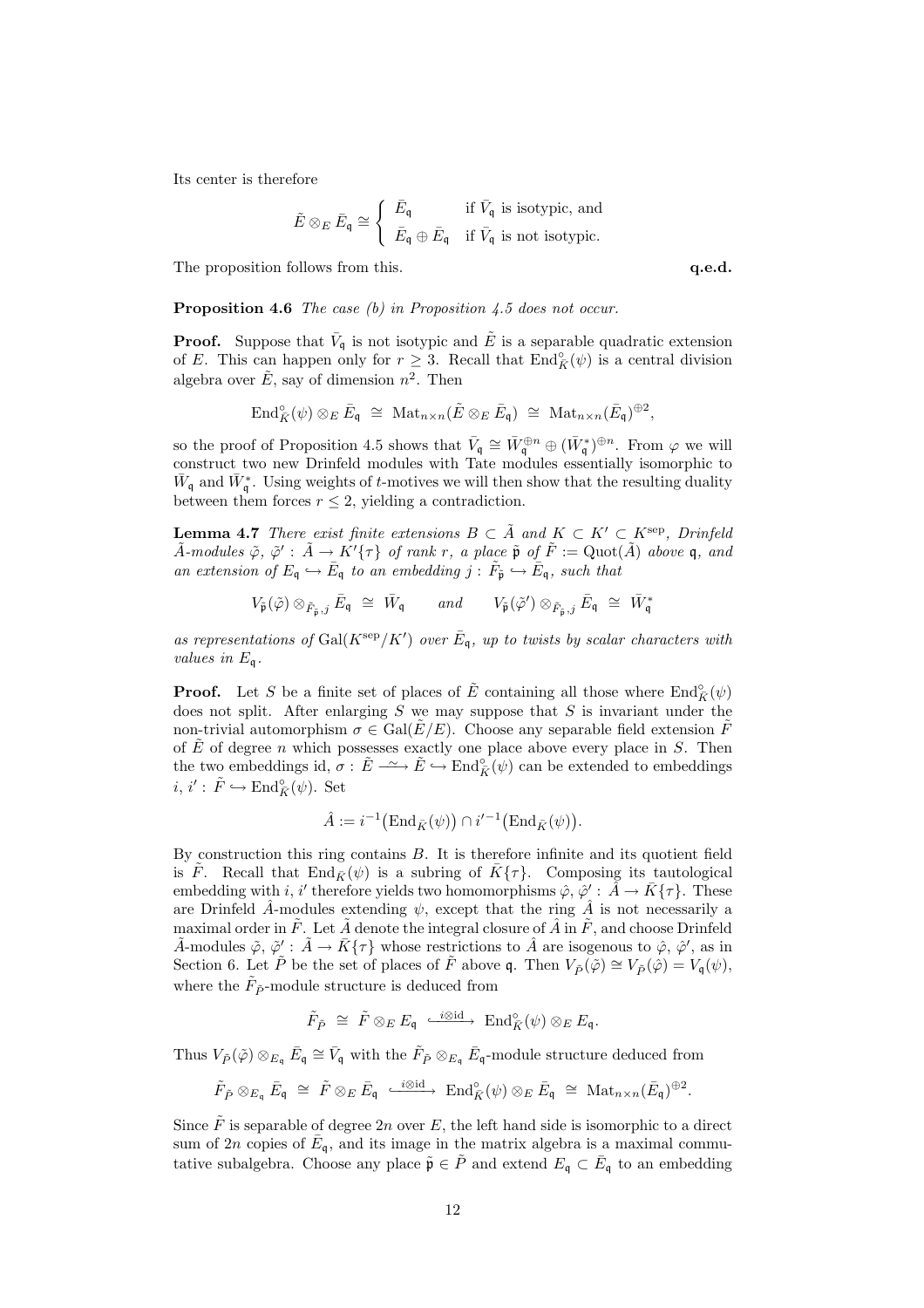$j : \tilde{F}_{\tilde{\mathfrak{p}}} \hookrightarrow \bar{E}_{\mathfrak{q}}$ . These choices amount to the selection of a simple summand of  $\tilde{F}_{\tilde{P}} \otimes_{E_{\mathfrak{q}}} \bar{E}_{\mathfrak{q}}$ . This summand lands in one of the simple summands of  $\text{Mat}_{n \times n}(\bar{E}_{\mathfrak{q}})^{\oplus 2}$ , say in that corresponding to  $\bar{W}_{\mathfrak{q}}$ . It follows that

$$
V_{\tilde{\mathfrak{p}}}(\tilde{\varphi}) \otimes_{\tilde{F}_{\tilde{\mathfrak{p}}},j} \bar{E}_{\mathfrak{q}} \; \cong \; \bar{W}_{\mathfrak{q}}.
$$

In particular  $\tilde{\varphi}$  has rank  $r = \dim \bar{W}_{\mathfrak{q}}$ . The same arguments apply to  $\tilde{\varphi}'$  in place of  $\tilde{\varphi}$ . Since i must be replaced by i' and  $i'|\tilde{E}=\sigma$  interchanges the two simple summands of  $\text{Mat}_{n\times n}(\bar{E}_{\mathfrak{q}})^{\oplus 2}$ , we deduce that

$$
V_{\tilde{\mathfrak{p}}}(\tilde{\varphi}')\otimes_{\tilde{F}_{\tilde{\mathfrak{p}}},j} \bar{E}_{\mathfrak{q}}\ \cong\ \bar{W}_{\mathfrak{q}}^*.
$$

Now take any sufficiently large finite extension  $K \subset K' \subset K^{\text{sep}}$  over which  $\tilde{\varphi}, \tilde{\varphi}'$ are defined and such that the image of  $Gal(K^{\text{sep}}/K')$  is contained in  $E^*_{\mathfrak{q}} \cdot H_P(E_{\mathfrak{q}})$  by Proposition 3.10. Then the above isomorphisms are equivariant under  $Gal(K^{\text{sep}}/K')$ up to twists by scalar characters with values in  $E_{\mathfrak{q}}$ , as desired.  $q.e.d.$ 

In particular we deduce:

- **Lemma 4.8** (a) The Zariski closure of the image of  $Gal(K^{\text{sep}}/K')$  in the group  $\mathrm{Aut}_{\tilde{F}_{\tilde{\mathfrak{p}}}}(V_{\tilde{\mathfrak{p}}}(\tilde{\varphi})) \cong \mathrm{GL}_r(\tilde{F}_{\tilde{\mathfrak{p}}})$  contains  $\mathrm{SL}_{r,\tilde{F}_{\tilde{\mathfrak{p}}}},$  and
	- (b)  $V_{\tilde{\mathfrak{p}}}(\tilde{\varphi}') \cong V_{\tilde{\mathfrak{p}}}(\tilde{\varphi})^* \otimes \chi$  for some scalar character  $\chi$  of  $Gal(K^{\text{sep}}/K').$

**Proof.** (a) follows from Lemma 4.7 and the corresponding property of  $\bar{W}_{q}$ . The analogue of (b) over an algebraic closure of  $\tilde{F}_{\tilde{\mathfrak{p}}}$  also follows from Lemma 4.7. Since the twisting character  $\chi$  takes values in  $E_{\mathfrak{q}} \subset \tilde{F}_{\tilde{\mathfrak{p}}}$ , the isomorphism already exists over  $\tilde{F}_{\tilde{\mathfrak{p}}},$  as desired.  $\qquad \qquad \mathbf{q.e.d.}$ 

**Lemma 4.9** For every field extension L of  $\tilde{F}_{\tilde{p}}$  there exists up to scalar multiples exactly one Gal( $K^{\text{sep}}/K'$ )-equivariant endomorphism of  $V_{\tilde{\mathfrak{p}}}(\tilde{\varphi})^* \otimes_{\tilde{F}_{\tilde{\mathfrak{p}}}} V_{\tilde{\mathfrak{p}}}(\tilde{\varphi}')^* \otimes_{\tilde{F}_{\tilde{\mathfrak{p}}}} L$ of rank 1.

**Proof.** Note that this statement is not affected by scalar twists. For any field L let  $W := L^{\oplus r}$  denote the standard representation of  $H := SL_{r,L}$ . Then in view of Lemma 4.8 we must prove that up to scalar multiples there exists exactly one H-equivariant endomorphism of  $W^* \otimes_L W$  of rank 1. The image of any such endomorphism is an  $H$ -invariant subspace of dimension 1. As  $H$  is connected semisimple, it must act trivially on this subspace. Thus the desired assertion is equivalent to

$$
\dim_L \text{Hom}_H(W^* \otimes_L W, L) = \dim_L \text{Hom}_H(L, W^* \otimes_L W) = 1.
$$

But these equalities follow at once from the absolute irreducibility of  $W$ . q.e.d.

The rest of the proof proceeds as in [11, Lem. 7.1], using the properties of A-motives collected in [11, §5]. Let  $M_{\tilde{\varphi}}$ ,  $M_{\tilde{\varphi}'}$  be the  $\tilde{A}$ -motives over K corresponding to the Drinfeld modules  $\tilde{\varphi}$ ,  $\tilde{\varphi}'$  by [11, Prop. 5.7], and set  $M := M_{\tilde{\varphi}} \otimes M_{\tilde{\varphi}'}$ . Then [11, Prop. 5.8, 5.5] shows that

$$
V_{\tilde{\mathfrak{p}}}(\tilde{\varphi})^* \otimes_{\tilde{F}_{\tilde{\mathfrak{p}}}} V_{\tilde{\mathfrak{p}}}(\tilde{\varphi}')^* \ \cong \ V_{\tilde{\mathfrak{p}}}(M_{\tilde{\varphi}}) \otimes_{\tilde{F}_{\tilde{\mathfrak{p}}}} V_{\tilde{\mathfrak{p}}}(M_{\tilde{\varphi}'}) \ \cong \ V_{\tilde{\mathfrak{p}}}(M)
$$

as representations of  $Gal(K^{\text{sep}}/K')$  over  $\tilde{F}_{\tilde{\mathfrak{p}}}$ . Thus Lemma 4.9 implies that for every field extension L of  $\tilde{F}_{\tilde{p}}$  there exists up to scalar multiples exactly one  $Gal(K^{\text{sep}}/K')$ equivariant endomorphism of  $V_{\tilde{\mathfrak{p}}}(M) \otimes_{\tilde{F}_{\tilde{\mathfrak{p}}}} L$  of rank 1. Applying [11, Prop. 5.6] to  $M' = M$  we deduce that this endomorphism comes from an endomorphism h of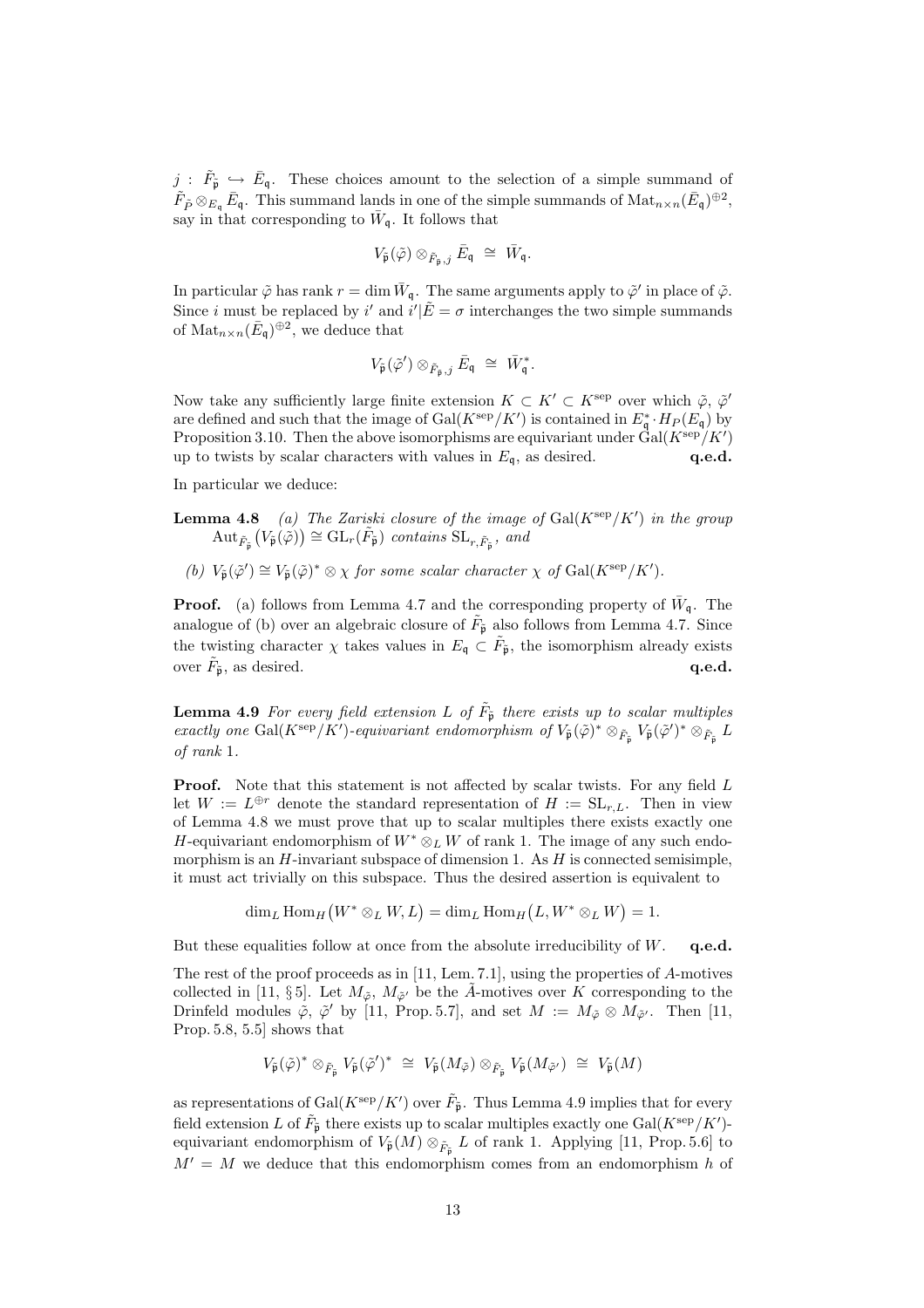the A-motive M. Let  $N \subset M$  denote its image. Then  $V_{\tilde{p}}(N)$  is the image of the endomorphism  $V_{\tilde{\mathfrak{p}}}(h)$  of  $V_{\tilde{\mathfrak{p}}}(M)$  of rank 1; hence N is an  $\tilde{A}$ -motive of rank 1. On the other hand  $M_{\tilde{\varphi}}, M_{\tilde{\varphi}'}$  are pure  $\tilde{A}$ -motives of weight  $\frac{1}{r}$  by [11, Prop. 5.7]; hence M and N are pure  $\tilde{A}$ -motives of weight  $\frac{2}{r}$ . Thus [11, Prop. 5.3] implies that  $\frac{2}{r} \in \mathbb{Z}$ . Since that is impossible for  $r \geq 3$ , this finishes the proof of Proposition 4.6. q.e.d.

Since F is a maximal commutative subalgebra of  $\text{End}_{\tilde{K}}^{\circ}(\psi)$ , Propositions 4.5 and 4.6 together imply:

**Proposition 4.10**  $\text{End}_{\bar{K}}^{\circ}(\psi)$  is a central simple algebra over E of dimension  $d^2$ .

#### 5 Proof of the main results

We will now combine the results of the preceding sections to prove the theorems in the introduction. Let P be any non-empty finite set of places  $\neq$   $\mathfrak{p}_0$ ,  $\infty$  of F. Let Q be the set of places of E below those in P, and  $\tilde{P}$  the set of places of F above those in Q. Since  $E_P$ ,  $E_{\tilde{P}}$  are the closures of E in  $F_P$ ,  $F_{\tilde{P}}$  by Theorem 3.4, both of them can be identified with  $E_Q := \bigoplus_{\mathfrak{q} \in Q} E_{\mathfrak{q}}$ . Note that the inclusion  $P \subset \tilde{P}$  yields natural surjections  $F_{\tilde{P}} \twoheadrightarrow F_P$  and  $V_Q(\psi) \cong V_{\tilde{P}}(\varphi) \twoheadrightarrow V_P(\varphi)$ .

Let  $G_Q$  be the centralizer of  $\text{End}_{\bar{K}}(\psi)\otimes_B E_Q$  in the algebraic group  $\underline{\text{Aut}}_{E_Q}(V_Q(\psi))\cong$  $GL_{dr, E_Q}$ . Since  $\text{End}_{\bar{K}}(\psi) \otimes_B E_Q$  is a form over  $E_Q$  of the algebra of  $d \times d$ -matrices and  $V_Q(\psi)$  is a free  $E_Q$ -module of rank rd, the algebraic group  $G_Q$  is an inner form of  $\mathrm{GL}_{r,E_Q}$ . Moreover  $G_Q$  still acts faithfully on the quotient  $V_P(\varphi)$ , so we can identify it with a subgroup of the algebraic group  $\underline{\mathrm{Aut}}_{E_Q}(V_P(\varphi))$ . Let  $G_Q^{\mathrm{der}}$  denote the derived group of  $G_Q$ .

*Proof of Theorem 1.1.* The assertions for P follow from those for  $\tilde{P}$  by projection. Thus after replacing P by  $\tilde{P}$  we may assume that  $V_P(\varphi) = V_Q(\psi)$ . Let  $K' \subset$  $K^{\text{sep}}$  be any finite extension of K such that  $\text{End}_{\overline{K}}(\psi) = \text{End}_{K'}(\psi)$ . Then the image of Gal $(K^{\text{sep}}/K')$  is an open subgroup of  $\Gamma_P$  which is contained in  $G_Q(E_Q)$ . Now Theorem 2.4 implies that every open subgroup of  $\Gamma_P$  contains a Zariski dense subgroup of  $H_P$ . Thus  $H_P \subset G_Q$ , and since these are forms of  $SL_{r,E_Q}$  and  $GL_{r,E_Q}$ respectively, we must have  $H_P = G_Q^{\text{der}}$ . Now the assertions 1.1 (a) and (b) are simply restatements of Propositions 2.8 (a) and 3.10.

It remains to show that the subfield  $E \subset F$  is uniquely characterized by the properties 1.1 (a) and (b). Let  $E' \subset F$  be any other field with these properties. Let  $E'_P$ denote the closure of  $E'$  in  $F_P$ . Recall from Proposition 2.5 that any open subgroup of  $\Gamma_P$  yields the same ring  $E_P$ . Thus by the uniqueness [9, Thm. 0.2] of the ring  $E_P$ associated to any open subgroup of  $\Gamma_P$  we have  $E_P' = E_P$ . As this holds for all P, Proposition 3.1 (c) implies that  $E' = E$ , as desired. q.e.d.

Proof of Theorem 1.2. Properties (a) and (b) follow from Propositions 4.1 and 4.10, and the description of  $G_Q$  was part of the construction above.

To prove (c) consider any infinite subring  $C \subset A$ . Let E' denote the center of End $\mathbb{E}_{\overline{K}}(\varphi|C)$ . Set  $B' := E' \cap A$  and consider the Drinfeld  $B'$ -module  $\psi' := \varphi|B'$ . Then  $\text{End}_{\bar{K}}(\varphi|C)$  commutes with  $\varphi_{b'}$  for all  $b' \in B'$ ; hence  $\text{End}_{\bar{K}}(\varphi|C) = \text{End}_{\bar{K}}(\psi').$ Now End $\frac{\partial}{\partial K}(\psi')$  is a central division algebra over E' of dimension  $(d')^2$ , where  $d' :=$  $[F/E']$ . Let Q' be the set of places of E' below those in P; then  $E'_{Q'}$  is the closure of E' in F<sub>P</sub>. Let  $G'_{Q'}$  be the centralizer of  $\text{End}_{\tilde{K}}^{\circ}(\psi') \otimes_{E'} E'_{Q'}$  in the algebraic group  $\underline{\mathrm{Aut}}_{E'_{Q'}}(V_{Q'}(\psi')) \cong \mathrm{GL}_{rd',E'_{Q'}}$ . As with  $G_Q$  we find that  $G'_{Q'}$  is an inner form of  $GL_r$  over  $E'_{Q'}$  that acts faithfully on  $V_P(\varphi)$ , such that  $G'_{Q'}(E'_{Q'})$  contains an open subgroup of  $\Gamma_P$ . Recall from Proposition 2.5 that passing from  $\Gamma_P$  to any open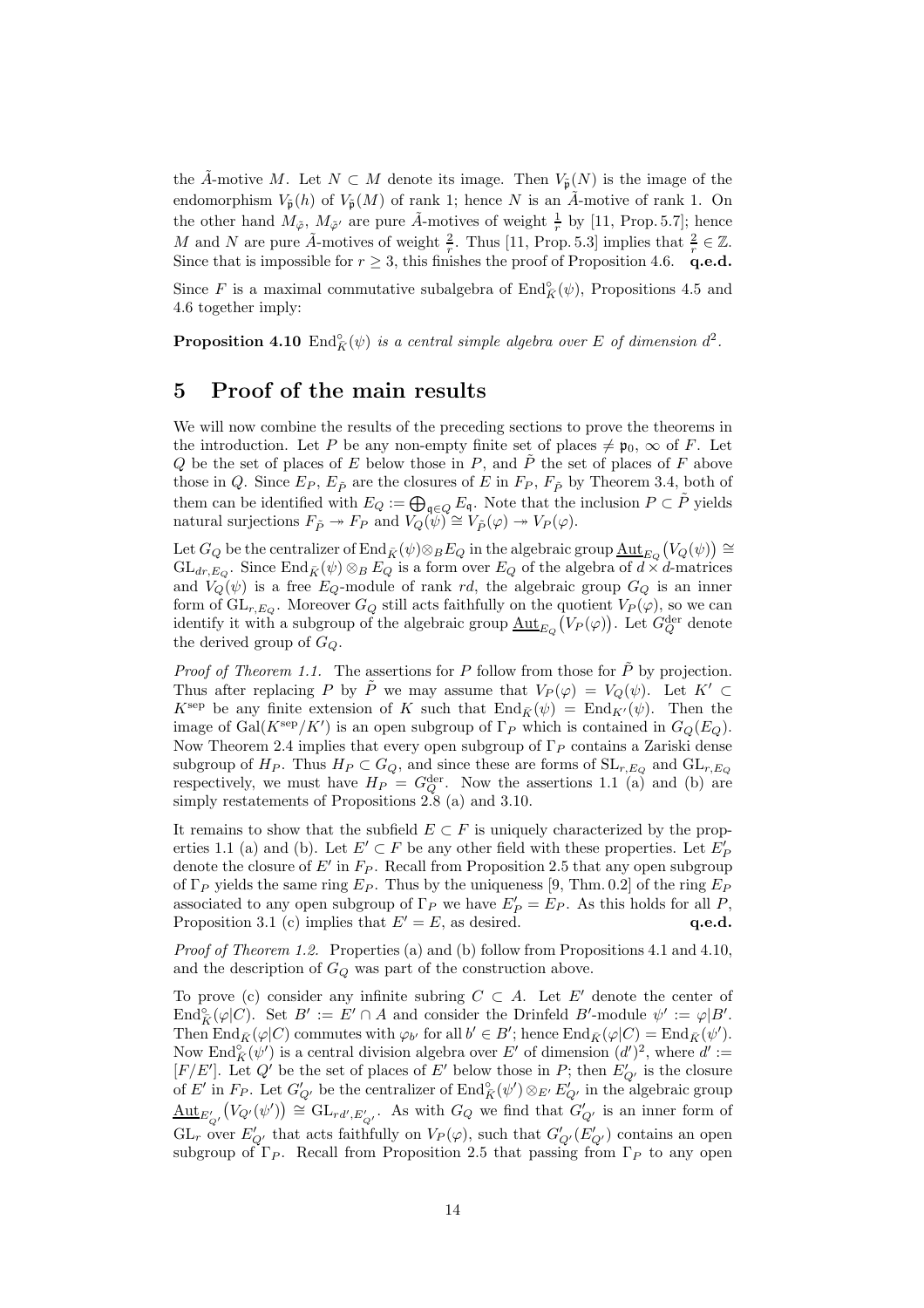subgroup does not change the ring  $E_P$ . Thus the uniqueness [9, Thm. 3.6] of the minimal quasi-model of  $(F_P, \text{PGL}_{r, F_P}, \Gamma_P^{\text{ad}})$  implies that  $E_P \subset E_P'$ . As this holds for all P, Proposition 3.1 (b) then shows that  $E \subset E'$ . This implies that  $B \subset B'$ and therefore  $\text{End}_{\bar{K}}(\varphi|C) = \text{End}_{\bar{K}}(\psi') \subset \text{End}_{\bar{K}}(\psi)$ , proving 1.2 (c).

This shows that the field E constructed above has all the desired properties. For the uniqueness note first that  $C = B$  is one possible choice in 1.2 (c). Thus this property implies that  $\text{End}_{\bar{K}}(\psi)$  is the union of the rings  $\text{End}_{\bar{K}}(\varphi|C)$  for all  $C \subset A$ , which determines  $\text{End}_{\bar{K}}(\psi)$  uniquely. This in turn determines E by 1.2 (b), as desired.  $q.e.d.$ 

Proof of Theorem 1.3. Assertions (a) and (b) in both versions are restatements of Theorem 3.4. It remains to prove (c). Let  $K'$  and  $\Sigma$  be as in Theorem 1.3. Let  $E^{\text{tr}}(K', \Sigma) \subset E^{\text{ch}}(K', \Sigma)$  be the subfields of F generated by the traces, respectively by all coefficients of the characteristic polynomials, of  $\rho_P(\text{Frob}_x)$  for all  $x \in \Sigma$ . As in Section 3 we let  $(\_)_P$  denote the closure in  $F_P$ .

**Lemma 5.1** Under the conditions in 1.3  $(c)$  we have

 $E^{\text{tr}}(K', \Sigma)P = E^{\text{ch}}(K', \Sigma)P = E_P = E_Q.$ 

**Proof.** Let  $\Gamma'_P \subset \Gamma_P$  be the open subgroup corresponding to K'. For 1.3 (c) we assume that  $\text{End}_{\bar{K}}(\psi) = \text{End}_{K'}(\psi)$ , which by the construction of  $G_Q$  implies that  $\Gamma'_P \subset G_Q(E_Q)$ . Now as  $G_Q$  is an inner form of  $\operatorname{GL}_{r,E_Q}$ , all coefficients of the characteristic polynomial in the standard representation correspond to algebraic morphisms  $G_Q \to \mathbb{A}^1_{E_Q}$  defined over  $E_Q$ . It follows that the coefficients of the characteristic polynomials of all  $\rho_P(\text{Frob}_x)$  lie in  $E_Q$ . Therefore  $E^{ch}(K', \Sigma)_P \subset E_Q$ .

On the other hand the Frobeniuses  $\rho_P(\text{Frob}_x)$  for  $x \in \Sigma$  form a dense subset of  $\Gamma_P'$ , because  $\Sigma$  has Dirichlet density 1. Thus  $E^{\text{tr}}(K',\Sigma)_{P}$  is the total ring of quotients of the closure of the subring of  $F_P$  generated by the traces of all elements of  $\Gamma'_P$ . By [9, Thm. 2.14] this implies that  $\Gamma'_P$  is contained in a model of  $GL_r$  over the subring  $E^{\text{tr}}(K', \Sigma)P$ . In particular  $(\Gamma_P')^{\text{ad}}$  is contained in a model of PGL<sub>r</sub>, which by the uniqueness [9, Thm. 3.6] of the minimal quasi-model of  $(F_P, \text{PGL}_{r, F_P}, \Gamma_P^{\text{ad}})$  implies that  $E_P \subset E^{\text{tr}}(K', \Sigma)_P$ .  $(\mathbf{x}, \Sigma)_{P}$ . q.e.d.

From Lemma 5.1 and Proposition 3.1 (c) we deduce that  $E^{\text{tr}}(K',\Sigma) = E^{\text{ch}}(K',\Sigma)$  $E$ , proving 1.3 (c).  $q.e.d.$ 

We finish this section with an explicit example. It turns out that the description of E by characteristic polynomials of Frobeniuses in the adjoint representation is the most practical one, because it does not involve passage to an a priori unknown finite extension  $K'$ .

**Example 5.2** Let  $F := \mathbb{F}_p(t)$  and  $A := \mathbb{F}_p[t]$  and  $K := \mathbb{F}_{p^2}(x)$  with t and x transcendent over  $\mathbb{F}_p$ . Consider the Drinfeld module  $\varphi: A \to \hat{K} {\tau}$  of rank 3 with  $\varphi_t = x\tau + \tau^3$ . Then:

- (a) End<sub> $\bar{k}(\varphi) = A$ .</sub>
- (b)  $E = \mathbb{F}_p(t^2)$  and  $B = \mathbb{F}_p[t^2]$ .
- (c) End<sub>K</sub> $(\varphi|B)$  is the non-commutative polynomial ring  $\mathbb{F}_{p^2}{t}$  with t $\alpha = \alpha^p t$  for all  $\alpha \in \mathbb{F}_{p^2}$ .

**Proof.** If (a) fails, choose a maximal commutative subring  $\hat{A} \subset \text{End}_{\bar{K}}(\varphi)$  and let  $\hat{\varphi}$ :  $\hat{A} \hookrightarrow \bar{K} \{\tau\}$  be its tautological embedding. Let  $d > 1$  be the rank of  $\hat{A}$  over A and r' the rank of  $\hat{\varphi}$ . Then dr' is the rank of  $\varphi$ , which is 3; hence  $r' = 1$ . Thus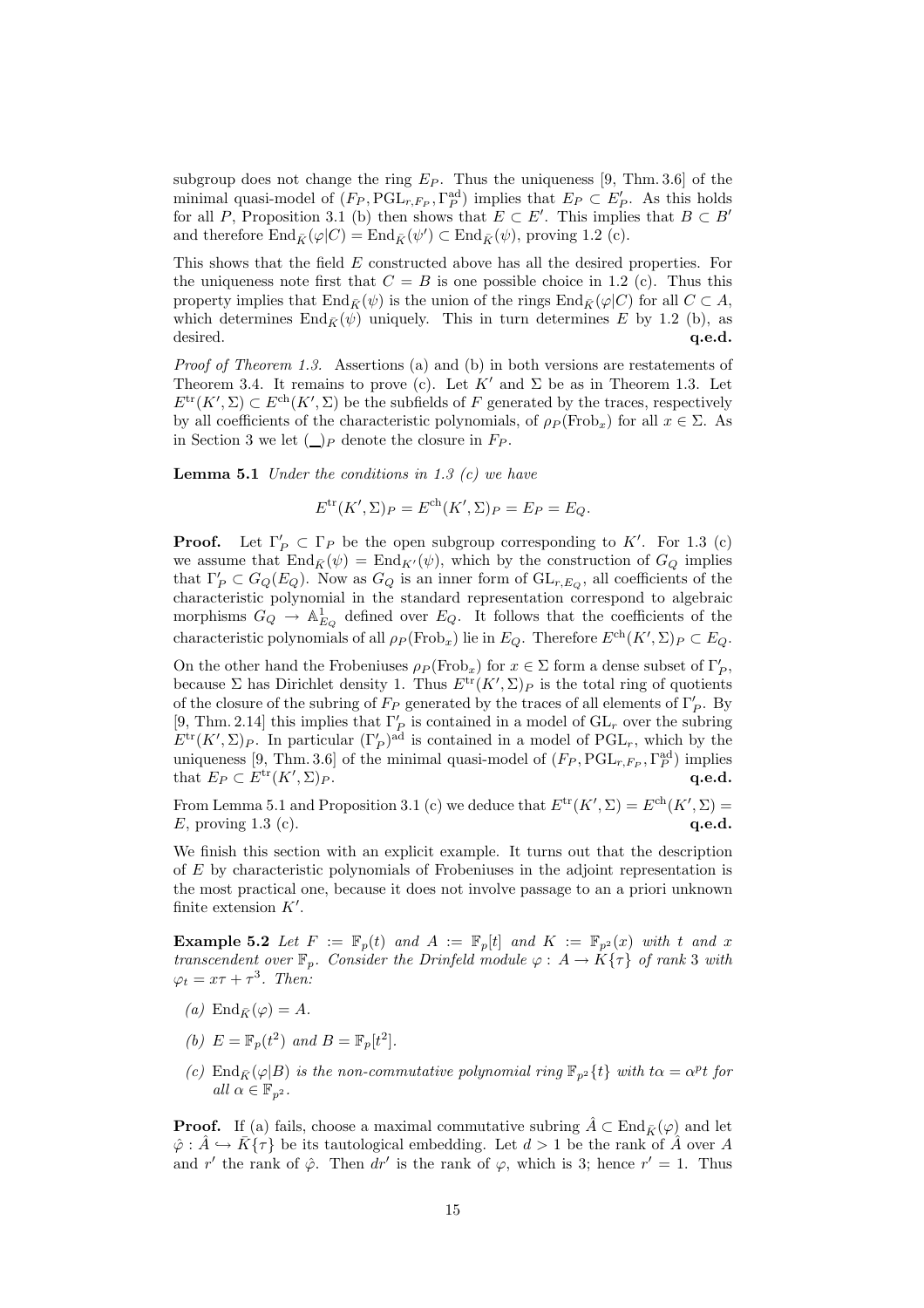Proposition 2.2 implies that  $\hat{\varphi}$  is isomorphic over  $\bar{K}$  to a Drinfeld module defined over a finite field. By restriction the same follows for  $\varphi$ , so there exists  $y \in \overline{K}^*$ such that  $y^{-1}\varphi_t y = y^{p-1}x\tau + y^{p^3-1}\tau^3$  has coefficients in  $\overline{\mathbb{F}}_p$ . But this implies that  $x^{p^2+p+1} = (y^{p-1}x)^{p^2+p+1}/y^{p^3-1}$  and hence x lies in  $\bar{\mathbb{F}}_p$ , contrary to the assumption. This proves (a).

Next consider any element  $u \in \mathbb{F}_{n^2}$ . Then  $\varphi$  has good reduction at the place  $x = u$ of K. We calculate

$$
\varphi_{t^2} = (x\tau + \tau^3)^2 = x^{p+1}\tau^2 + (x + x^{p^3})\tau^4 + \tau^6 \equiv v\tau^2 + w\tau^4 + \tau^6 \mod (x - u),
$$

where  $v := u^{p+1} \in \mathbb{F}_p$  and  $w := u + u^{p^3} = u + u^p \in \mathbb{F}_p$ . Since the residue field at u is  $\mathbb{F}_{p^2}$ , the associated Frobenius acts like  $\tau^2$  and its characteristic polynomial is  $vX + wX^2 + X^3 - t^2$ . If  $\lambda_1, \lambda_2, \lambda_3$  denote its roots in an extension of F, we find that

$$
\sum_{i,j} \frac{\lambda_i}{\lambda_j} = (\lambda_1 + \lambda_2 + \lambda_3) \cdot \frac{\lambda_1 \lambda_2 + \lambda_1 \lambda_3 + \lambda_2 \lambda_3}{\lambda_1 \lambda_2 \lambda_3} = \frac{-vw}{t^2}.
$$

By Theorem 3.4 this is an element of E. Any choice of  $u \neq 0$  with  $w = u + u^p \neq 0$ therefore implies that  $t^2 \in E$ .

In particular  $C := \mathbb{F}_p[t^2]$  is contained in  $B := E \cap A$ . Since  $\varphi_{t^2}$  contains only even powers of  $\tau$ , the ring End<sub>K</sub> $(\varphi|C)$  contains both  $\mathbb{F}_{p^2}$  and  $\varphi_t$  and hence the non-commutative polynomial ring  $\mathbb{F}_{p^2}\{\varphi_t\} \cong \mathbb{F}_{p^2}\{t\}$  described in (c). By Theorem 1.2 (c) it follows that  $\mathbb{F}_{p^2}\{\varphi_t\} \subset \text{End}_{\bar{K}}(\varphi|B)$ . Thus  $\mathbb{F}_{p^2}\{\varphi_t\}$  commutes with the subring B, which means that B is contained in the center of  $\mathbb{F}_{p^2}\{\varphi_t\}$ . But this center is  $\mathbb{F}[\varphi_{t^2}] \cong C$ ; hence  $B \subset C$  and therefore  $B = C$ . This implies (b).

Finally note that A is a maximal commutative subalgebra of  $\text{End}_{\overline{K}}(\varphi|B)$  by (a), and of rank 2 over B. Thus  $\text{End}_{\bar{K}}(\varphi|B)$  is a B-order in a central quaternion algebra over E. But it already contains  $\mathbb{F}_{p^2}{\lbrace \varphi_t \rbrace}$ , which is a maximal order. Thus the two orders are equal, proving (c).  $q.e.d.$ 

# 6 Drinfeld modules with non-scalar endomorphisms

In this section we discuss the consequences of the preceding results for a Drinfeld module  $\varphi: A \to K\{\tau\}$  in special characteristic with an arbitrary endomorphism ring End<sub> $\bar{K}(\varphi)$ </sub>. We begin by reviewing some basic properties of endomorphism rings.

By  $K\{\tau\}$  we denote the non-commutative polynomial ring in one variable over K, where  $\tau$  satisfies the commutation relation  $\tau u = u^p \tau$  for all  $u \in K$ . A ring homomorphism  $\varphi: A \to K\{\tau\}, a \mapsto \varphi_a$  is a Drinfeld module if and only if its image does not lie in  $K \subset K\{\tau\}$ . For any overfield L of K the endomorphism ring  $\text{End}_L(\varphi)$  is the set of elements of  $L\{\tau\}$  which commute with  $\varphi_a$  for all  $a \in A$ . The map  $\varphi$  then defines an embedding  $A \hookrightarrow \text{End}_L(\varphi)$  which makes  $\text{End}_L(\varphi)$  a finitely generated torsion free A-module. Moreover  $\text{End}_{L}^{o}(\varphi) := \text{End}_{L}(\varphi) \otimes_{A} F$  is a division algebra of finite dimension over F (cf. [2,  $\S 2$ ]) and all endomorphisms over L are defined already over a finite separable extension of K (cf. [5, Prop. 4.7.4, Rem. 4.7.5]). In particular we have  $\text{End}_{\bar{K}}(\varphi) = \text{End}_{K^{\text{sep}}}(\varphi) = \text{End}_{K'}(\varphi)$  for some separable finite extension  $K'$  of  $K$ .

Now consider any infinite commutative subring  $\hat{A} \subset \text{End}_{\bar{K}}(\varphi)$  and let  $\hat{\varphi} : \hat{A} \to$  $\bar{K}\{\tau\}$  denote its tautological embedding. This is a Drinfeld  $\hat{A}$ -module, except that  $\hat{A}$  is not necessarily a maximal order in its quotient field. But that is only a small problem, because most results about Drinfeld modules carry over directly to this more general case, as in Hayes [6]. One can also modify  $\hat{\varphi}$  by a suitable isogeny,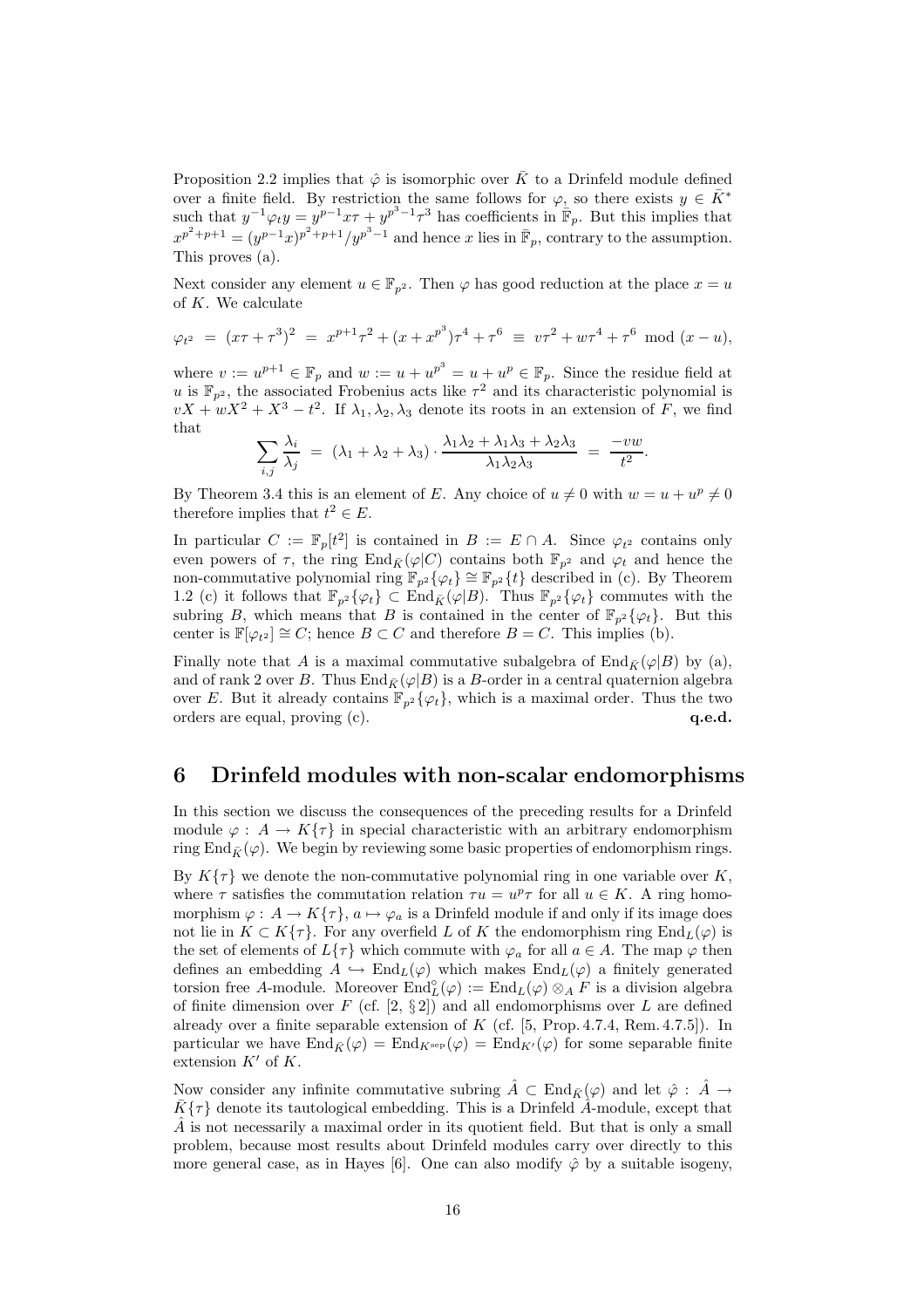as follows. Let  $\tilde{A}$  denote the integral closure of  $\hat{A}$  in its quotient field. Then by [6, Prop. 3.2] there exists a Drinfeld module  $\tilde{\varphi}$  :  $\tilde{A} \to \bar{K} \{\tau\}$  such that  $\tilde{\varphi} | \hat{A}$  is isogenous to  $\hat{\varphi}$ , that is, there exists a non-zero  $h \in \overline{K} \{\tau\}$  such that  $h \hat{\varphi}_a = \tilde{\varphi}_a h$  for all  $\hat{a} \in \hat{A}$ . Let  $\overline{F}$  denote the common quotient field of  $\overline{A}$  and  $\overline{A}$ . Then after tensoring with  $\overline{F}$ the isogeny h induces an isomorphism  $\text{End}_{\bar{K}}^{\circ}(\hat{\varphi}) \cong \text{End}_{\bar{K}}^{\circ}(\tilde{\varphi})$ .

Moreover, let  $\tilde{P}$  be the set of places of  $\tilde{F}$  above those in P. Then  $V_{\tilde{P}}(\tilde{\varphi}) \cong V_{\tilde{P}}(\hat{\varphi}) =$  $V_P(\varphi)$ , where the  $\tilde{F}_{\tilde{P}}$ -module structure on the latter is induced by

$$
\tilde{F}_{\tilde{P}} \cong \tilde{A} \otimes_A F_P \hookrightarrow \operatorname{End}_{\bar{K}}(\varphi) \otimes_A F_P \hookrightarrow \operatorname{End}_{F_P}(V_P(\varphi)).
$$

All this is equivariant under  $Gal(K^{\text{sep}}/K')$  for any sufficiently large K'; hence the image of  $Gal(K^{\text{sep}}/K')$  on  $V_P(\varphi)$  coincides with that on  $V_{\tilde{P}}(\tilde{\varphi})$ .

Using this we can extend Theorems 1.1 and 1.2 as follows:

**Theorem 6.1** Let  $\varphi : A \to K\{\tau\}$  be a Drinfeld A-module in special characteristic  $\mathfrak{p}_0$ , which is not isomorphic over  $\overline{K}$  to a Drinfeld module defined over a finite field. Let Z denote the center of  $\text{End}_{\tilde{K}}^{\circ}(\varphi)$ . Write  $[Z/F] = d$  and  $\dim_Z \text{End}_{\tilde{K}}^{\circ}(\varphi) =$ e 2 . Then

$$
r' := \operatorname{rank}(\varphi)/de > 1.
$$

Moreover there exists a unique subfield  $E \subset Z$  with  $|Z/E| < \infty$  and the following properties. For every non-empty finite set P of places  $\neq$  p<sub>0</sub>,  $\infty$  of F let  $\tilde{P}$  denote the set of places of  $Z$  above those in  $P$ , and  $Q$  the set of places of  $E$  below those in  $\tilde{P}$ . Then  $E_Q \subset Z_{\tilde{P}} \cong Z \otimes_F F_P$  acts naturally on  $V_P(\varphi)$  and there exists an inner form  $G_Q$  of  $\operatorname{GL}_{r'}$  over  $E_Q$  acting on  $V_P(\varphi)$  such that:

- (a)  $G_Q^{\text{der}}(E_Q) \cap \Gamma_P^{\text{geom}}$  is open in both  $G_Q^{\text{der}}(E_Q)$  and  $\Gamma_P^{\text{geom}}$ .
- (b) There exists an element  $f \in E^*$  such that

$$
\overline{f^{\mathbb{Z}}}\cdot\left(G_Q^{\text{der}}(E_Q)\cap\Gamma_P^{\text{geom}}\right)
$$

is an open subgroup of  $\Gamma_P$ , where  $\overline{f^{\mathbb{Z}}}$  denotes the pro-cyclic subgroup of the group of scalars in  $G<sub>O</sub>(E<sub>O</sub>)$  that is topologically generated by f.

**Proof.** We apply the above reduction to the case that  $\tilde{A}$  is any maximal commutative subring of  $\text{End}_{\bar{K}}(\varphi)$ . The definition of endomorphisms then implies that

$$
\text{End}_{\tilde{K}}^{\circ}(\tilde{\varphi}) \cong \text{End}_{\tilde{K}}^{\circ}(\hat{\varphi}) \cong \text{Cent}_{\text{End}_{\tilde{K}}^{\circ}(\varphi)}(\hat{A}) = \tilde{F}
$$

and thus  $\text{End}_{\bar{K}}(\tilde{\varphi}) = \tilde{A}$ . Note also that  $[\tilde{F}/F] = de$ , so the rank of  $\tilde{\varphi}$  is  $r' :=$ rank $(\varphi)/de$ . If  $\tilde{\varphi}$  were isomorphic over  $\bar{K}$  to a Drinfeld module defined over a finite field, then so would  $\hat{\varphi}$  and hence  $\varphi$ . Thus Proposition 2.2 shows that  $r' > 1$ . In particular we can apply the earlier results to the Drinfeld module  $\tilde{\varphi}$ .

Let  $E \subset \tilde{F}$  be the subfield associated to  $\tilde{\varphi}$  by Theorem 1.1. Set  $\tilde{B} := E \cap \tilde{A}$  and  $\tilde{\psi} := \tilde{\varphi} | \tilde{B}$ . Then applying Theorem 1.2 (b) and (c) to  $\tilde{\varphi}$  with  $A \subset \tilde{A}$  in place of  $C \subset A$  we deduce that  $\text{End}_{\tilde{K}}^{\circ}(\varphi) \cong \text{End}_{\tilde{K}}^{\circ}(\tilde{\varphi}|A) \subset \text{End}_{\tilde{K}}^{\circ}(\tilde{\psi})$  and that the center of the latter is E. Thus E commutes with  $\text{End}_{\bar{K}}^{\circ}(\varphi)$ , which shows that  $E \subset Z$ . The other stated properties of E follow directly from Theorem 1.1.

Only the uniqueness of  $E$  is not yet guaranteed, because the construction depends on the choice of  $\hat{A}$ . But any subfield E with the stated properties also has the properties in Theorem 1.1 for the Drinfeld  $\tilde{A}$ -module  $\tilde{\varphi}$ . It is therefore unique by Theorem 1.1, as desired.  $q.e.d.$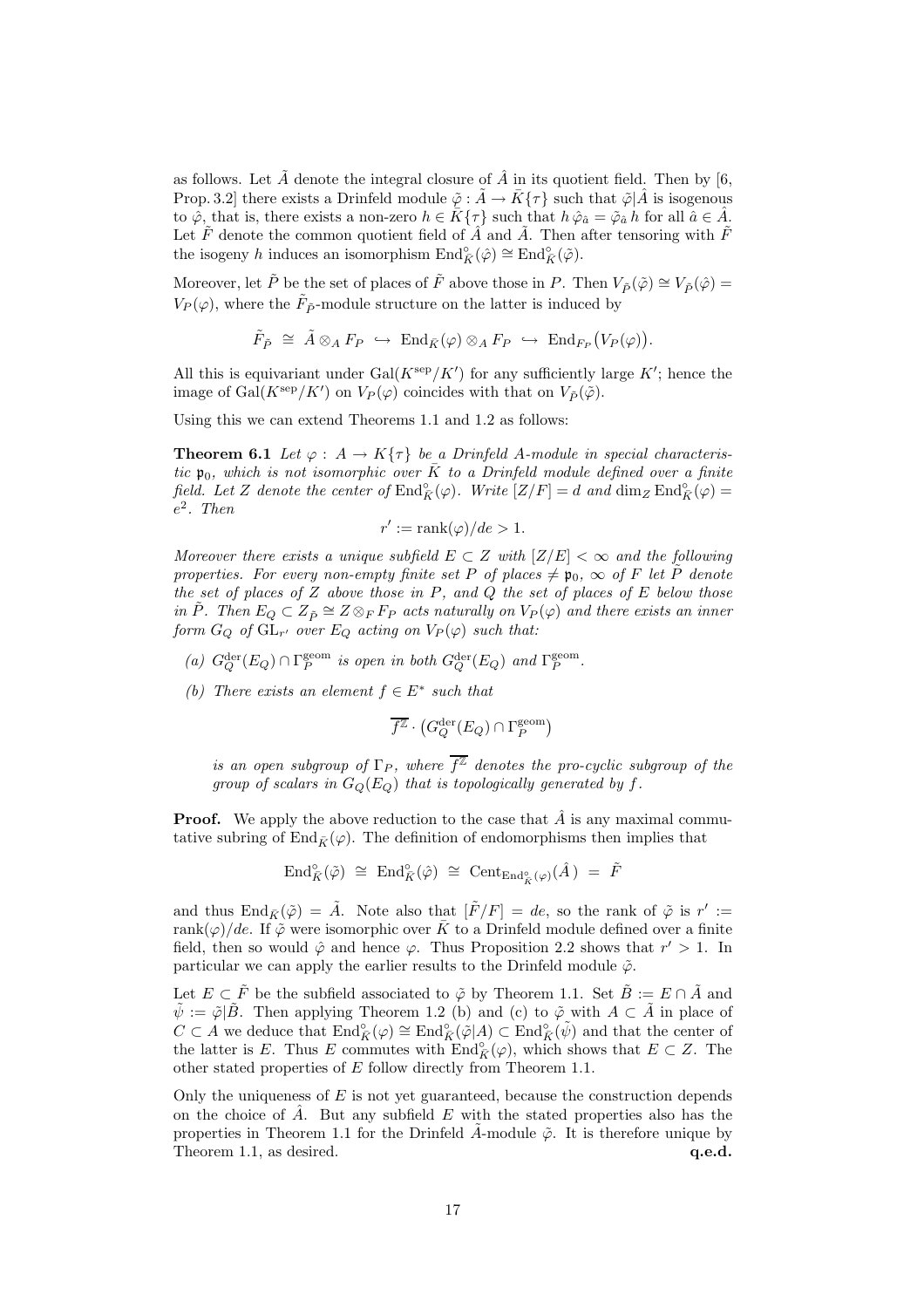**Theorem 6.2** Let  $\varphi$  be as in Theorem 6.1. Then there exists a unique subfield E of the center Z of  $\mathrm{End}_{\bar K}^{\circ}(\varphi)$  with the following properties:

- (a) The intersection  $B := E \cap \text{End}_{\overline{K}}(\varphi)$  is infinite with quotient field E, and  $[Z/E]$  is finite.
- (b) The tautological embedding  $\psi : B \to \overline{K} {\tau}$  is a Drinfeld B-module (except that  $B$  is not necessarily a maximal order in  $E$ ) whose endomorphism ring  $\text{End}_{\bar{K}}(\psi)$  is an order in a central simple algebra over E.
- (c) For any other infinite commutative subring  $C \subset \text{End}_{\overline{K}}(\varphi)$  let  $\chi: C \to \overline{K} \{\tau\}$ denote the tautological embedding. Then  $\text{End}_{\bar{K}}(\chi) \subset \text{End}_{\bar{K}}(\psi)$ .

Moreover, the field  $E$  is the same as in Theorem 6.1 and the group  $G_Q$  is the centralizer of End<sub> $\bar{K}(\psi) \otimes_B E_Q$  in the algebraic group  $\underline{\mathrm{Aut}}_{E_Q}(V_Q(\psi))$ .</sub>

**Proof.** Let  $\hat{A}$ ,  $\hat{\varphi}$ ,  $\tilde{A}$ ,  $\tilde{\varphi}$ ,  $\tilde{F}$ ,  $E$  be as above. Then  $G_Q$  has the given description and Theorem 1.2 implies:

- ( $\tilde{a}$ ) The intersection  $\tilde{B} := E \cap \tilde{A}$  is infinite with quotient field E, and  $d := [F/E]$ is finite.
- (b) The restriction  $\tilde{\psi} := \tilde{\varphi} | \tilde{B}$  is a Drinfeld  $\tilde{B}$ -module whose endomorphism ring  $\text{End}_{\bar{K}}(\tilde{\psi})$  is an order in a central simple algebra over E.
- (č) For every other infinite subring  $\tilde{C} \subset \tilde{A}$  we have  $\text{End}_{\bar{K}}(\tilde{\varphi}|\tilde{C}) \subset \text{End}_{\bar{K}}(\tilde{\psi})$ .

Set  $B := E \cap \text{End}_{\bar{K}}(\varphi) = E \cap \hat{A}$ . Since  $\hat{A} \subset \tilde{A}$  has finite index, so does  $B \subset \tilde{B}$ ; hence ( $\hat{a}$ ) implies (a). Next  $\psi := \hat{\varphi}|B$  is a Drinfeld module isogenous to  $\hat{\psi}|B$ , except that B is not necessarily a maximal order in  $E$ . Since any isogeny induces an isomorphism of endomorphism rings up to finite index, we find that  $(b)$  implies  $(b)$ . Similarly  $(\tilde{c})$ implies that for every infinite subring  $C \subset \hat{A}$  we have  $\text{End}_{\hat{K}}^{\circ}(\hat{\varphi}|C) \subset \text{End}_{\hat{K}}^{\circ}(\psi)$ . In particular  $\text{End}_{\bar{K}}(\hat{\varphi}|C) \subset \text{End}_{\bar{K}}^{\circ}(\hat{\varphi}|C)$  commutes with the center B of  $\text{End}_{\bar{K}}(\psi) \subset$  $\text{End}_{\bar{K}}^{\circ}(\psi)$ , hence:

(ĉ) For every infinite subring  $C \subset \hat{A}$  we have  $\text{End}_{\bar{K}}(\hat{\varphi}|C) \subset \text{End}_{\bar{K}}(\psi)$ .

This is already a part of the remaining property (c), but only for subrings of  $\hat{A}$ . However, the field E is independent of the choice of  $\hat{A}$  by Theorem 6.1. Thus for any infinite commutative subring  $C \subset \text{End}_{\bar{K}}(\varphi)$  we can simply choose  $\bar{A}$  to be a maximal commutative subring of  $\text{End}_{\bar{K}}(\varphi)$  containing C; hence (ĉ) implies (c) in general.

We have thus shown that the subfield  $E$  from Theorem 6.1 has all the stated properties. For the uniqueness note that  $C = B$  is one possible choice in (c). Thus (c) implies that  $\text{End}_{\bar{K}}(\psi)$  is the union of the rings  $\text{End}_{\bar{K}}(\chi)$  for all C, which determines  $\text{End}_{\bar{K}}(\psi)$  uniquely. This in turn determines E by (b), as desired. **q.e.d.** End  $\bar{k}(\psi)$  uniquely. This in turn determines E by (b), as desired.

To interpret the above theorem further let us say that a Drinfeld A-module  $\varphi$ and a Drinfeld C-module  $\chi$  are *brothers* if and only if  $\varphi_a$  and  $\chi_c$  commute for all  $a \in A$  and  $c \in C$ . Then  $\psi$  from 6.2 (b) is a brother of  $\varphi$ , and 6.2 (c) says that  $\text{End}_{\bar{K}}(\chi) \subset \text{End}_{\bar{K}}(\psi)$  for all other brothers of  $\varphi$ . Thus  $\psi$  is a brother of  $\varphi$  with a unique maximal endomorphism ring. Since End $\bar{K}(\psi)$  can be larger than End $\bar{K}(\varphi)$ , one can ask whether one obtains yet more endomorphisms from brothers of  $\psi$ . The following strengthening of property 6.2 (c) shows that this is not the case. In other words applying Theorem 6.2 to  $\psi$  in place of  $\varphi$  simply yields  $\psi$  again.

Proposition 6.3 In the situation of Theorem 6.2 we also have: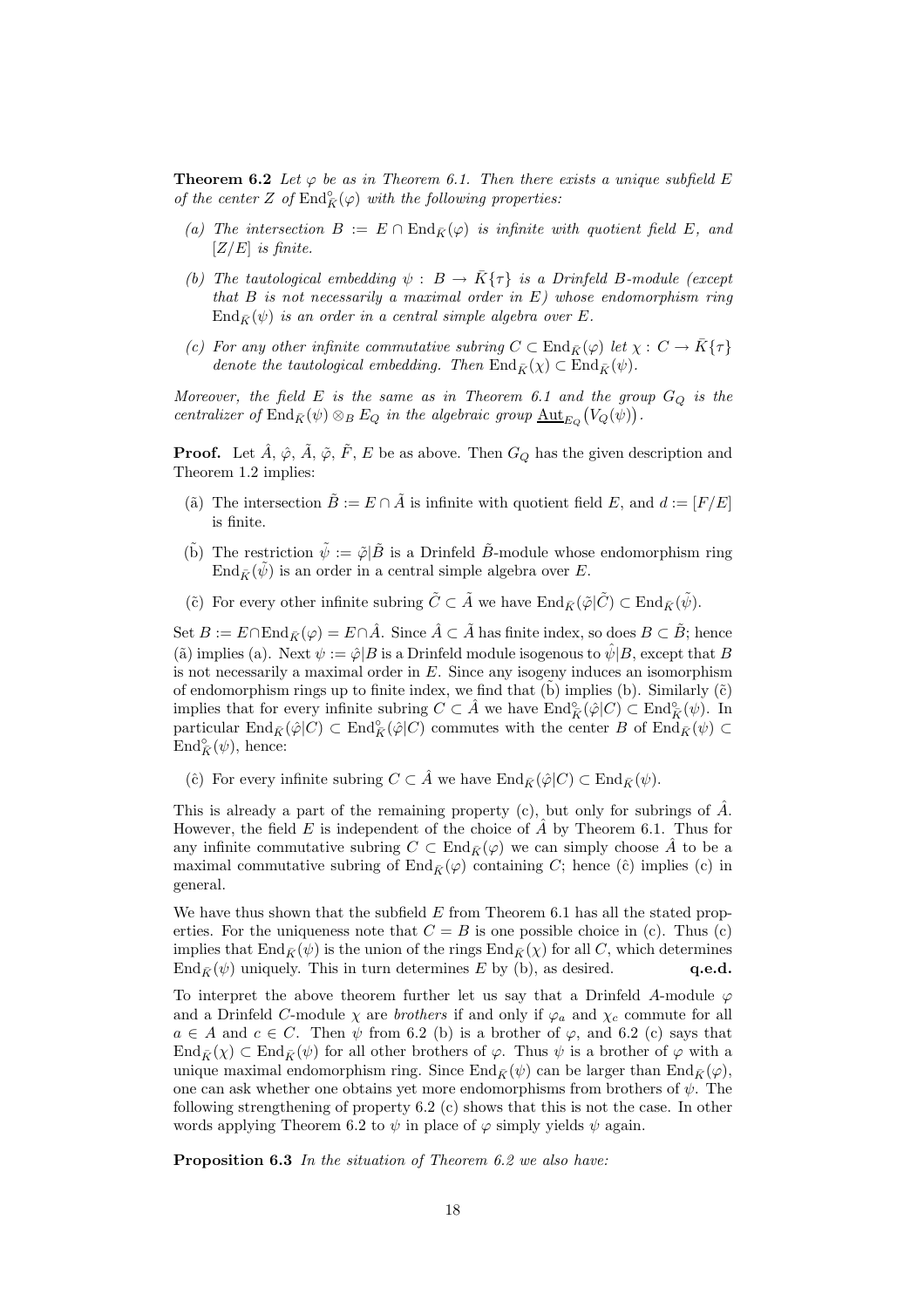$(c^+)$  For any infinite commutative subring  $C \subset \text{End}_{\bar{K}}(\psi)$  let  $\chi: C \to \bar{K}(\tau)$  denote the tautological embedding. Then  $\text{End}_{\bar{K}}(\chi) \subset \text{End}_{\bar{K}}(\psi)$ .

**Proof.** Theorem 6.2 (b) implies that the center of  $\text{End}_{\bar{K}}(\psi)$  is B. Thus applying Theorem 6.2 to  $\psi$  in place of  $\varphi$  (or to  $\varphi|B_1$  for any integrally closed infinite subring  $B_1 \subset B$ ) yields an infinite subring  $B' \subset B$  which among other properties satisfies:

 $(c')$  For any infinite commutative subring  $C \subset \text{End}_{\bar{K}}(\psi)$  let  $\chi: C \to \bar{K} \{\tau\}$  denote the tautological embedding. Then  $\text{End}_{\bar{K}}(\chi) \subset \text{End}_{\bar{K}}(\psi|B').$ 

Since  $\text{End}_{\bar{K}}(\psi|B') \subset \text{End}_{\bar{K}}(\psi)$  by 6.2 (c), this proves (c<sup>+</sup>). **q.e.d.** 

We finish with a criterion for when  $E = F$ :

**Proposition 6.4** In the situation of Theorem 6.1 we have  $E = F$  if and only if:

- (a) the center of  $\text{End}_{\bar{K}}(\varphi)$  is A, and
- (b) for any infinite commutative subring  $C \subset A$  we have  $\text{End}_{\overline{K}}(\varphi|C) \subset \text{End}_{\overline{K}}(\varphi)$ .

**Proof.** If  $E = F$ , these properties follow directly from Theorem 6.2. Conversely assume (a) and (b). Then (a) implies  $E \subset F$ . We can therefore apply (b) with  $C = B$  to deduce that  $\text{End}_{\bar{K}}(\psi) \subset \text{End}_{\bar{K}}(\varphi)$ . But the reverse inclusion follows from Theorem 6.2 (c) with  $C = A$ , so we have equality. Taking centers we deduce from (a) and 6.2 (b) that  $B = A$  and thus  $E = F$ , as desired. q.e.d.

## References

- [1] Anderson, G.: *t*-Motives. *Duke Math. J.* **53**, 2 (1986), 457–502.
- [2] Drinfeld, V. G.: Elliptic modules (Russian). Math. Sbornik 94 (1974), 594–627,  $= Math. \text{USSR-Sb. } 23 \text{ (1974), } 561-592.$
- [3] Drinfeld, V. G.: Elliptic modules II (Russian). Math. Sbornik 102 (1977), 182–  $194 = Math. \text{USSR-Sb. } 31 (1977), 159-170.$
- [4] Goss, D.: L-series of t-motives and Drinfeld modules. In: The Arithmetic of Function Fields, Goss, D., et al. (Eds.) Proceedings of the workshop at Ohio State University 1991. Berlin: Walter de Gruyter (1992), 313–402.
- [5] Goss, D.: Basic Structures of Function Field Arithmetic. Ergebnisse 35, Berlin etc.: Springer (1996).
- [6] Hayes, D. R.: Explicit Class Field Theory in Global Function Fields. In: Studies in Algebra and Number Theory, Adv. Math., Suppl. Stud. 6, Academic Press (1979), 173–217.
- [7] de Jong, A. J.: Smoothness, semi-stability and alterations. Publ. Math. IHES 83 (1996), 51–93.
- [8] Katz, N.M., Lang, S.: Finiteness theorems in geometric classfield theory. Enseign. Math. (2) 27 (1981) 285–319.
- [9] Pink, R.: Compact subgroups of linear algebraic groups. J. Algebra 206 (1998) 438–504.
- [10] Pink, R.: The Mumford-Tate conjecture for Drinfeld modules. Publ. RIMS, Kyoto University 33 (1997), 393–425.